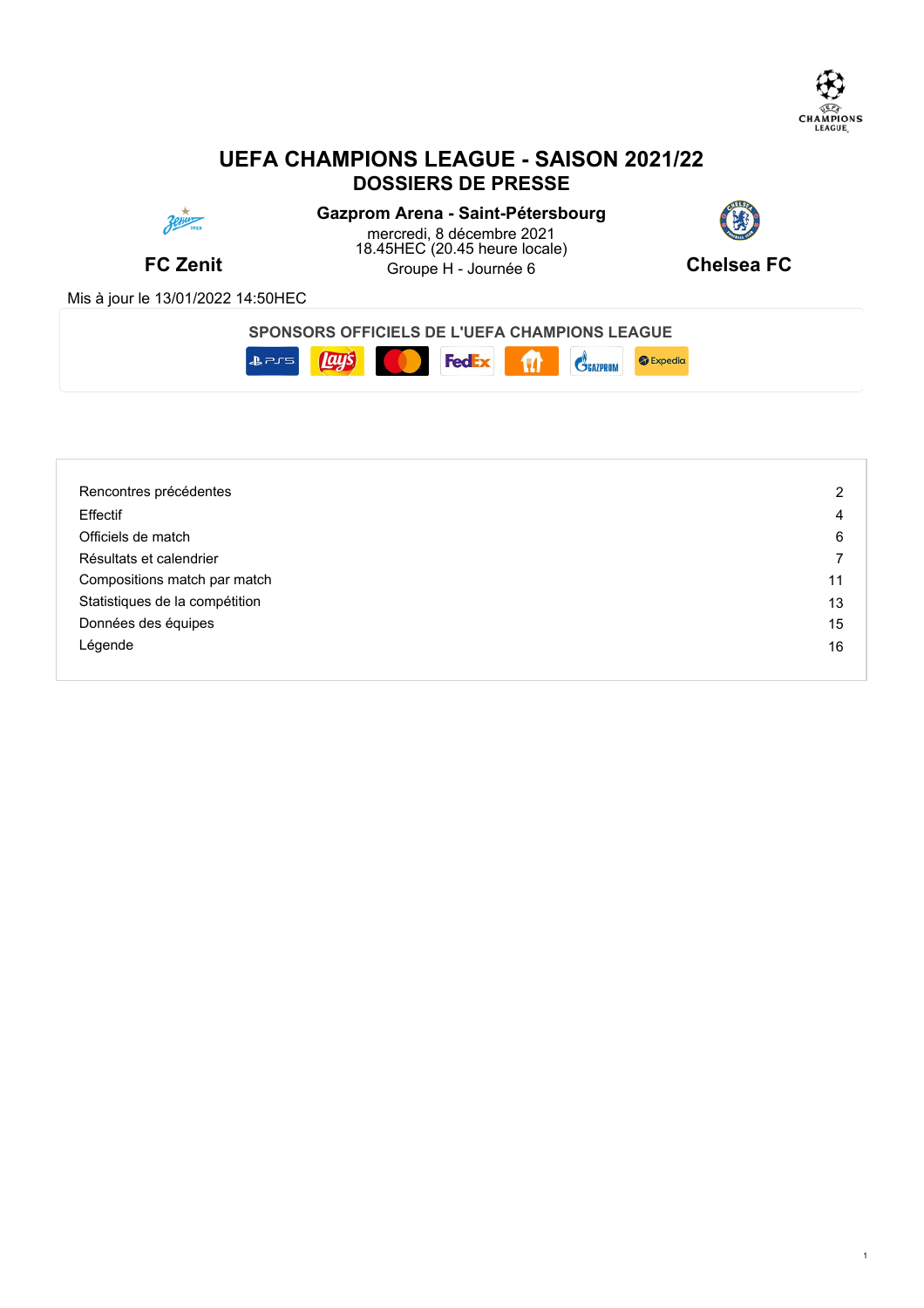# **Rencontres précédentes**

# **Face à face**

### **UEFA Champions League**

| <b>Date</b> | Phase   | <b>Match</b>          | <b>Résultat</b> | Lieu   | <b>Buteurs</b> |
|-------------|---------|-----------------------|-----------------|--------|----------------|
| 14/09/2021  | Ph. gr. | Chelsea FC - FC Zenit | . .<br>`        | London | ukaku 69       |

|                                                | A domicile |  |  | A l'extérieur |  | <b>Finale</b> |  |  | <b>Total</b> |                                                                        |
|------------------------------------------------|------------|--|--|---------------|--|---------------|--|--|--------------|------------------------------------------------------------------------|
|                                                |            |  |  |               |  |               |  |  |              | J   V   N   D   J   V   N   D   J   V   N   D   J   V   N   D   BP   C |
| <b>FC Zenit</b>                                |            |  |  |               |  |               |  |  |              | 0 0 0 0 0 1 0 0 1 0 0 0 0 0 1 0 0 1 0 0 1                              |
| Chelsea FC                                     |            |  |  |               |  |               |  |  |              | 1 1 0 0 0 0 0 0 0 0 0 0 0 0 1 1 0 0 1 0                                |
| FO Zanit Dilan fasa ann ahila du nana aduana a |            |  |  |               |  |               |  |  |              |                                                                        |

**FC Zenit - Bilan face aux clubs du pays adverse**

### **UEFA Europa League**

| <b>Date</b> | <b>Phase</b> | <b>Match</b>                   | <b>Résultat</b>                      | ∟ieu                  | <b>Buteurs</b>                           |
|-------------|--------------|--------------------------------|--------------------------------------|-----------------------|------------------------------------------|
| 21/02/2013  | 16es         | Liverpool FC - FC Zenit        | $3 - 1$<br>  tot.: 3-3 (b. ext.) $ $ | Liverpool             | Luis Suárez 28, 59,<br>Allen 43; Hulk 19 |
| 14/02/2013  | 16es         | <b>FC Zenit - Liverpool FC</b> | $2 - 0$                              | Saint-<br>Pétersbourg | Hulk 69, Semak 72                        |

### **Super Coupe de l'UEFA**

| <b>Date</b> | <b>Phase</b> | <b>Match</b>                    | <b>Résultat</b> | Lieu   | <b>Buteurs</b>                       |
|-------------|--------------|---------------------------------|-----------------|--------|--------------------------------------|
| 29/08/2008  |              | Manchester United FC - FC Zenit | ı — .           | Monaco | Vidić 73; Pogrebnyak<br>44, Danny 59 |

#### **Coupe UEFA**

| <b>Date</b> | Phase       | <b>Match</b>          | <b>Résultat</b> | Lieu      | Buteurs   |
|-------------|-------------|-----------------------|-----------------|-----------|-----------|
| 05/12/2007  | Ph.<br>. ar | Everton FC - FC Zenit | '-U             | Liverpool | Cahill 85 |

# **Coupe UEFA**

| <b>Date</b> | Phase         | Match                                                    | Résultat | ∠ieu   | <b>Buteurs</b> |
|-------------|---------------|----------------------------------------------------------|----------|--------|----------------|
| 03/11/2005  | $-1.9$<br>Ph⊢ | $E \cap Z$<br><b>Bolton Wanderers FC - FC</b><br>: Zenit |          | Bolton | Nolan 2.       |

#### **Coupe UEFA Intertoto**

| <b>Date</b> | <b>Phase</b> | Match                               | <b>Résultat</b>      | Lieu                  | <b>Buteurs</b>                        |
|-------------|--------------|-------------------------------------|----------------------|-----------------------|---------------------------------------|
| 02/08/2000  | 1/2          | Bradford City AFC - FC Zenit        | $0 - 3$<br>tot.: 0-4 | <b>Bradford</b>       | Katulsky 68, Ugarov<br>75, Tarasov 85 |
| 26/07/2000  | 1/2          | <b>FC Zenit - Bradford City AFC</b> | 1-0                  | Saint-<br>Pétersbourg | Tarasov 16                            |

# **Chelsea FC - Bilan face aux clubs du pays adverse**

#### **UEFA Champions League**

| <b>Date</b> | <b>Phase</b> | <b>Match</b>                        | <b>Résultat</b> | Lieu      | <b>Buteurs</b>                                             |
|-------------|--------------|-------------------------------------|-----------------|-----------|------------------------------------------------------------|
| 08/12/2020  | Ph. gr.      | Chelsea FC - FC Krasnodar           | $1 - 1$         | London    | Jorginho 28 (P);<br>Cabella 24                             |
| 28/10/2020  |              | Ph. gr.   FC Krasnodar - Chelsea FC | $0 - 4$         | Krasnodar | Hudson-Odoi 37,<br>Werner 76 (P), Ziyech<br>79, Pulišić 90 |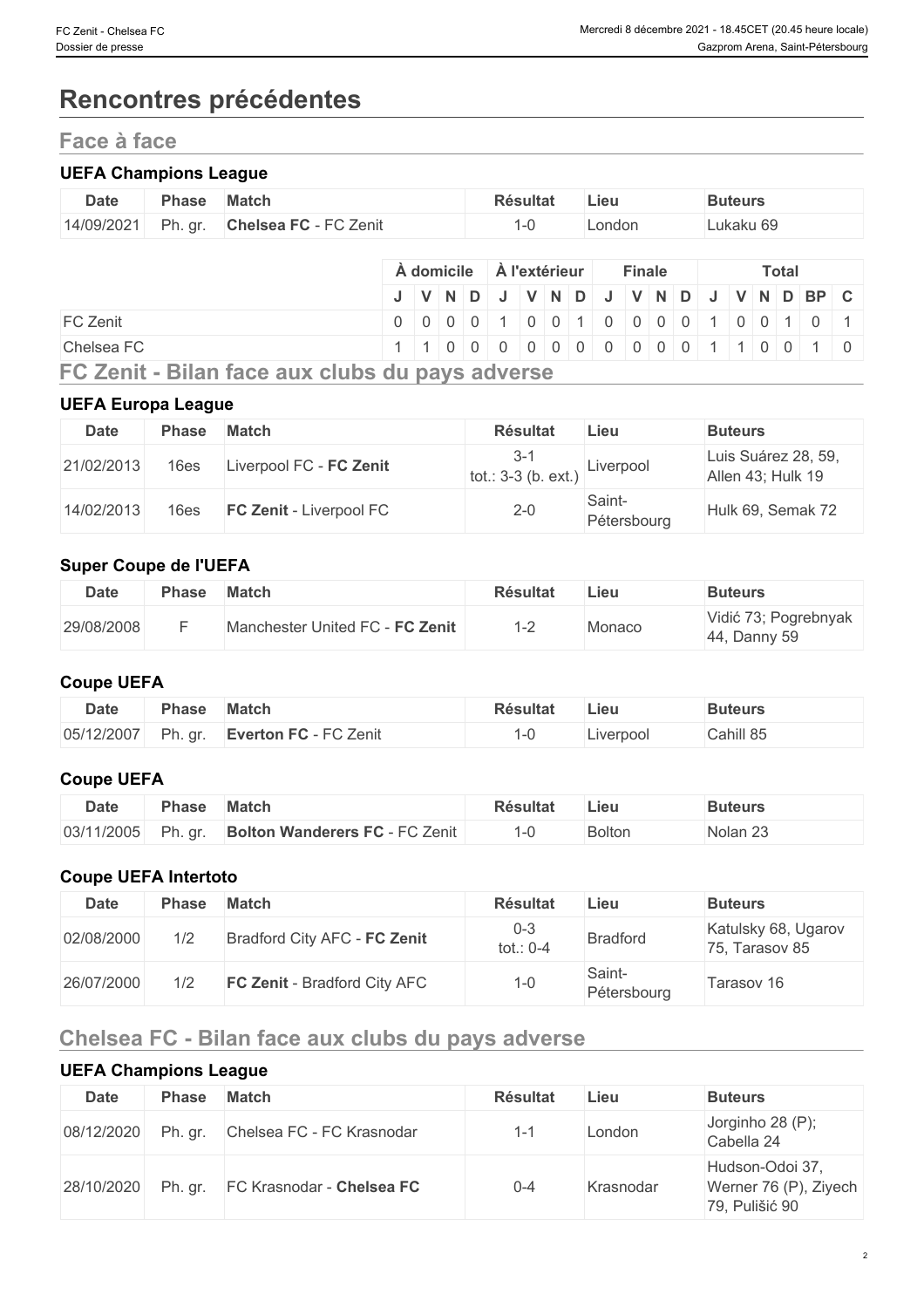#### **UEFA Europa League**

| <b>Date</b> | <b>Phase</b> | <b>Match</b>                 | <b>Résultat</b>        | Lieu   | <b>Buteurs</b>                                                                |
|-------------|--------------|------------------------------|------------------------|--------|-------------------------------------------------------------------------------|
| 11/04/2013  | 1/4          | FC Rubin - Chelsea FC        | $3 - 2$<br>tot.: $4-5$ | Moscou | Marcano 51,<br>Gökdeniz Karadeniz<br>62, Natcho 75 (P);<br>Torres 5, Moses 55 |
| 04/04/2013  | 1/4          | <b>Chelsea FC - FC Rubin</b> | 3-1                    | London | Torres 16, 70, Moses<br>32; Natcho 41 (P)                                     |

### **UEFA Champions League**

| Date       | <b>Phase</b> | <b>Match</b>                   | <b>Résultat</b> | Lieu   | <b>Buteurs</b>                                                       |
|------------|--------------|--------------------------------|-----------------|--------|----------------------------------------------------------------------|
| 03/11/2010 | Ph. gr.      | Chelsea FC - FC Spartak Moskva | $4 - 1$         | London | Anelka 49, Drogba 62<br>$(P)$ , Ivanović 66,<br>$90+2$ ; Bazhenov 86 |
| 19/10/2010 | Ph. gr.      | FC Spartak Moskva - Chelsea FC | $0 - 2$         | Moscou | Zhirkov 23, Anelka 43                                                |

## **UEFA Champions League**

| Date       | <b>Phase</b> | Match                                | <b>Résultat</b> | Lieu   | <b>Buteurs</b>                |
|------------|--------------|--------------------------------------|-----------------|--------|-------------------------------|
| 02/11/2004 |              | Ph. gr. PFC CSKA Moskva - Chelsea FC | $0 - 1$         | Moscou | Robben 24                     |
| 20/10/2004 | Ph. gr.      | <b>Chelsea FC - PFC CSKA Moskva</b>  | $2 - 0$         | _ondon | Terry 9, Gudjohnsen<br>$45+1$ |

|            | A domicile |  | ∣ A l'extérieur |  |  | <b>Finale</b> |  |  | <b>Total</b> |                                                                        |  |
|------------|------------|--|-----------------|--|--|---------------|--|--|--------------|------------------------------------------------------------------------|--|
|            |            |  |                 |  |  |               |  |  |              | J   V   N   D   J   V   N   D   J   V   N   D   J   V   N   D   BP   C |  |
| FC Zenit   |            |  |                 |  |  |               |  |  |              | 2 2 0 0 5 1 0 4 1 1 0 0 8 4 0 4 9 7                                    |  |
| Chelsea FC |            |  |                 |  |  |               |  |  |              | $5$ 4 1 0 4 3 0 1 0 0 0 0 0 9 7 1 1 20 6                               |  |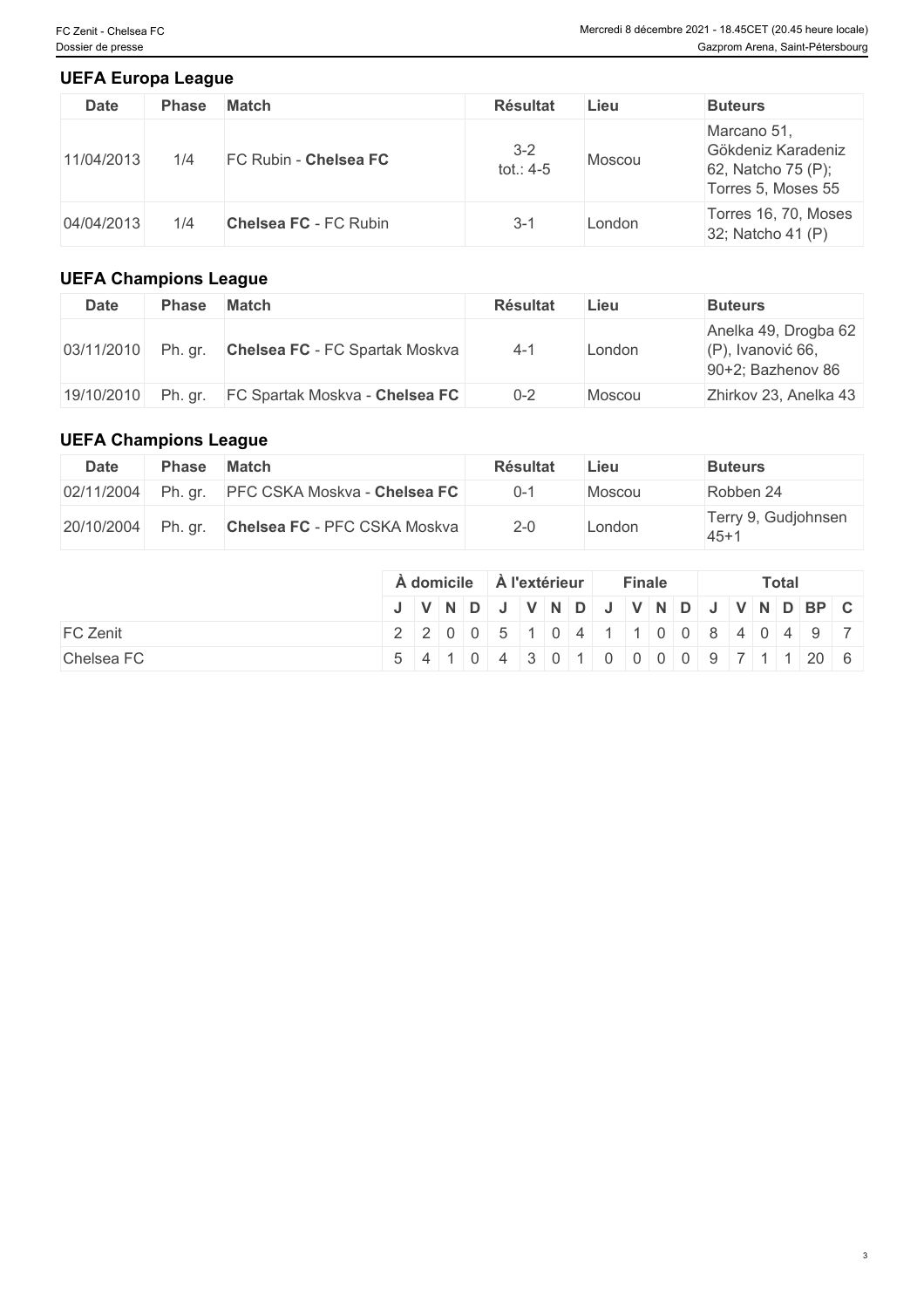# **Effectif**

### **FC Zenit**

|                        |      |                             |    |                          |                                 |                           |                 |                          | Saison en cours          |                |                          | <b>Toutes saisons</b>    |                                                                                                                                                                                                                                                                                                                                                                                                                                                                                       |                                                           |  |  |  |  |
|------------------------|------|-----------------------------|----|--------------------------|---------------------------------|---------------------------|-----------------|--------------------------|--------------------------|----------------|--------------------------|--------------------------|---------------------------------------------------------------------------------------------------------------------------------------------------------------------------------------------------------------------------------------------------------------------------------------------------------------------------------------------------------------------------------------------------------------------------------------------------------------------------------------|-----------------------------------------------------------|--|--|--|--|
|                        |      |                             |    |                          |                                 | <b>UCLQ</b>               |                 | UCL                      | Championnat              |                | <b>UCL</b>               |                          |                                                                                                                                                                                                                                                                                                                                                                                                                                                                                       | <b>UEFA</b>                                               |  |  |  |  |
| N° Joueur              | Nat. | Né le                       |    | Age D                    | J                               | B                         | J               | B                        | J                        | В              | J                        | B                        |                                                                                                                                                                                                                                                                                                                                                                                                                                                                                       | $J$ B                                                     |  |  |  |  |
| <b>Gardiens</b>        |      |                             |    |                          |                                 |                           |                 |                          |                          |                |                          |                          |                                                                                                                                                                                                                                                                                                                                                                                                                                                                                       |                                                           |  |  |  |  |
| 1 Stanislav Kritsyuk   |      | RUS 01/12/1990 31           |    | $\sim$                   | $\sim$                          | $\sim$                    | 4               | $\sim$                   | 7                        |                | 4                        | $\overline{\phantom{a}}$ | $22 -$                                                                                                                                                                                                                                                                                                                                                                                                                                                                                |                                                           |  |  |  |  |
| 41 Mikhail Kerzhakov   |      | RUS 28/01/1987 34           |    | $\sim$                   | $\mathbb{R}$                    | $\mathbf{r} = \mathbf{r}$ | $\vert$ 1       | $\sim$                   | 10                       | $\sim$         | 13                       | $\sim$                   | $23 -$                                                                                                                                                                                                                                                                                                                                                                                                                                                                                |                                                           |  |  |  |  |
| 71 Daniil Odoevski     |      | RUS 22/01/2003 18           |    |                          | $\sim$                          | $\sim$                    | $\sim$          | $\overline{\phantom{a}}$ | $\sim$                   | $\sim$         | $\overline{\phantom{a}}$ | $\mathbb{R}^{n-1}$       | $\sim$ $\sim$ $\sim$                                                                                                                                                                                                                                                                                                                                                                                                                                                                  |                                                           |  |  |  |  |
| 91 David Byazrov       |      | RUS 12/02/2003 18           |    | $\sim$                   | $\sim$                          | $\sim$                    | $\sim$          | $\overline{\phantom{a}}$ |                          |                | $\overline{\phantom{a}}$ | $\overline{\phantom{a}}$ |                                                                                                                                                                                                                                                                                                                                                                                                                                                                                       | $\begin{array}{cccccccccc} - & & & & & & & - \end{array}$ |  |  |  |  |
| <b>Défenseurs</b>      |      |                             |    |                          |                                 |                           |                 |                          |                          |                |                          |                          |                                                                                                                                                                                                                                                                                                                                                                                                                                                                                       |                                                           |  |  |  |  |
| 2 Dmitri Chistyakov    |      | RUS 13/01/1994 27           |    | S                        | $\sim$                          | $\sim$                    | $\overline{5}$  | $\overline{\phantom{a}}$ | 16                       |                | 5                        | $\sim$                   | 5                                                                                                                                                                                                                                                                                                                                                                                                                                                                                     | $\overline{\phantom{a}}$                                  |  |  |  |  |
| 3 Douglas Santos       |      | BRA 22/03/1994              | 27 | $\sim$                   | $\sim$                          | $\sim$                    | 4               | $\overline{\phantom{a}}$ | 15                       | $\sim$         | 15                       | $\sim$                   | $15 -$                                                                                                                                                                                                                                                                                                                                                                                                                                                                                |                                                           |  |  |  |  |
| 4 Danil Krugovoi       |      | RUS 28/05/1998 23           |    | $\sim$                   | $\sim$                          | $\overline{\phantom{a}}$  | $\overline{5}$  | $\sim$                   | 13                       | $\sim$         | 9                        | $\overline{\phantom{a}}$ | 9                                                                                                                                                                                                                                                                                                                                                                                                                                                                                     | $\overline{a}$                                            |  |  |  |  |
| 6 Dejan Lovren         |      | CRO 05/07/1989 32           |    | $\sim$                   | $\sim$                          | $\sim$                    | 3               | $\overline{\phantom{a}}$ | 13                       | $\sim$         | 42                       | $\overline{2}$           | 82 5                                                                                                                                                                                                                                                                                                                                                                                                                                                                                  |                                                           |  |  |  |  |
| 15 Vyacheslav Karavaev |      | RUS 20/05/1995 26           |    | $\sim$                   | $\sim$                          | $\sim$                    | 3               | $\overline{\phantom{a}}$ | 13                       | $\sim$         | 14                       | $\sim$                   | 33                                                                                                                                                                                                                                                                                                                                                                                                                                                                                    | $\overline{1}$                                            |  |  |  |  |
| 44 Yaroslav Rakits'kyy |      | UKR 03/08/1989 32           |    | $\sim$                   | $\sim$                          | $\sim$                    | $\overline{5}$  | -1                       | 15                       | $\mathbf{1}$   | 69                       | $\mathcal{S}$            | 102 5                                                                                                                                                                                                                                                                                                                                                                                                                                                                                 |                                                           |  |  |  |  |
| 94 Danila Khotulev     |      | RUS 01/10/2002 19 -         |    |                          | $\sim$                          | $\sim$                    | $\sim$          | $\overline{\phantom{a}}$ | $\mathbf{1}$             |                | $\overline{\phantom{a}}$ | $\sim$                   | $\begin{array}{ccccccccccccc} \multicolumn{2}{c}{} & \multicolumn{2}{c}{} & \multicolumn{2}{c}{} & \multicolumn{2}{c}{} & \multicolumn{2}{c}{} & \multicolumn{2}{c}{} & \multicolumn{2}{c}{} & \multicolumn{2}{c}{} & \multicolumn{2}{c}{} & \multicolumn{2}{c}{} & \multicolumn{2}{c}{} & \multicolumn{2}{c}{} & \multicolumn{2}{c}{} & \multicolumn{2}{c}{} & \multicolumn{2}{c}{} & \multicolumn{2}{c}{} & \multicolumn{2}{c}{} & \multicolumn{2}{c}{} & \multicolumn{2}{c}{} & \$ |                                                           |  |  |  |  |
| <b>Milieux</b>         |      |                             |    |                          |                                 |                           |                 |                          |                          |                |                          |                          |                                                                                                                                                                                                                                                                                                                                                                                                                                                                                       |                                                           |  |  |  |  |
| 5 Wilmar Barrios       |      | COL 16/10/1993 28           |    | $\sim$                   | $\overline{\phantom{a}}$        |                           | 5               |                          | 14                       | $\sim$         | 17                       | $\overline{\phantom{a}}$ | $21 -$                                                                                                                                                                                                                                                                                                                                                                                                                                                                                |                                                           |  |  |  |  |
| 8 Wendel               |      | BRA 28/08/1997 24           |    | $\sim$                   | $\sim$                          | $\overline{\phantom{a}}$  | $\overline{5}$  | -1                       | 16                       | 3              | 9                        | $\mathbf{1}$             | 20                                                                                                                                                                                                                                                                                                                                                                                                                                                                                    | $\overline{1}$                                            |  |  |  |  |
| 11 Claudinho           |      | BRA 28/01/1997 24           |    | $\overline{\phantom{a}}$ | $\sim$                          | $\sim$                    | $\overline{5}$  | -1                       | 11                       | 6              | 5                        | $\mathbf{1}$             | 5                                                                                                                                                                                                                                                                                                                                                                                                                                                                                     | $\overline{1}$                                            |  |  |  |  |
| 14 Daler Kuzyaev       |      | RUS 15/01/1993 28           |    | $\sim$                   | $\sim$                          | $\sim$                    | 3               |                          | 12                       | $\sim$         | 13                       | $\mathbf{1}$             | 33 <sup>1</sup>                                                                                                                                                                                                                                                                                                                                                                                                                                                                       | $\overline{4}$                                            |  |  |  |  |
| 17 Andrei Mostovoy     |      | RUS 05/11/1997 24           |    | $\sim$                   | $\sim$                          | $\overline{\phantom{a}}$  | 4               | $\overline{\phantom{a}}$ | 16                       | 3              | 9                        | $\overline{\phantom{a}}$ | 9                                                                                                                                                                                                                                                                                                                                                                                                                                                                                     | $\overline{a}$                                            |  |  |  |  |
| 19 Aleksei Sutormin    |      | RUS 10/01/1994 27           |    | $\sim$                   | $\sim$                          | $\sim$                    | 4               | $\overline{1}$           | 15                       | 3 <sup>1</sup> |                          |                          | $11 \mid 1 \mid 11 \mid 1$                                                                                                                                                                                                                                                                                                                                                                                                                                                            |                                                           |  |  |  |  |
| 21 Aleksandr Erokhin   |      | RUS 13/10/1989 32           |    | $\sim$                   | $\sim$                          | $\sim$                    | $\overline{5}$  | $\overline{\phantom{a}}$ | 17                       | 6              | 20                       | $\overline{1}$           | 71 7                                                                                                                                                                                                                                                                                                                                                                                                                                                                                  |                                                           |  |  |  |  |
| 27 Magomed Ozdoev      |      | RUS 05/11/1992 29           |    | $\sim$                   | $\sim$                          | $\sim$                    | $\sim$          | $\sim$                   | $\mathbf{3}$             | $\sim$         | 11                       | $\overline{1}$           | $35 \quad 2$                                                                                                                                                                                                                                                                                                                                                                                                                                                                          |                                                           |  |  |  |  |
| 64 Kirill Kravtsov     |      | RUS 14/06/2002 19           |    | $\sim$ $ \sim$           | $\sim$                          | $\sim$                    | $\overline{2}$  | $\overline{\phantom{a}}$ | 9                        | $\blacksquare$ | $\overline{2}$           | $\sim$                   |                                                                                                                                                                                                                                                                                                                                                                                                                                                                                       | $2$ -                                                     |  |  |  |  |
| <b>Attaquants</b>      |      |                             |    |                          |                                 |                           |                 |                          |                          |                |                          |                          |                                                                                                                                                                                                                                                                                                                                                                                                                                                                                       |                                                           |  |  |  |  |
| 7 Sardar Azmoun        |      | IRN 01/01/1995 26           |    | $\sim$                   | $\sim$                          | $\sim$                    | $\overline{4}$  | $\overline{1}$           | 15                       | $\overline{7}$ | 20                       | $5\phantom{.0}$          |                                                                                                                                                                                                                                                                                                                                                                                                                                                                                       | 34 12                                                     |  |  |  |  |
| 10 Malcom              |      | BRA 26/02/1997 24           |    |                          |                                 | $\sim$                    | 5               | $\sim$                   | $12$                     | 3              | 11                       |                          | $1 \mid 13 \mid 1$                                                                                                                                                                                                                                                                                                                                                                                                                                                                    |                                                           |  |  |  |  |
| 22 Artem Dzyuba        |      | RUS 22/08/1988 33           |    | $\sim$                   | $\sim$                          | $\mathbf{r}$              | $5\phantom{.0}$ | $\sim$                   | 17                       | 10             | 29                       |                          | $9 \mid 73 \mid 23$                                                                                                                                                                                                                                                                                                                                                                                                                                                                   |                                                           |  |  |  |  |
| 83 Akim Belokhonov     |      | RUS 21/01/2004 17           |    |                          | $\mathcal{A}=\{1,2,3,4,5,6,6\}$ |                           | $\mathbf{r}$    | $\sim$                   | $\overline{\phantom{a}}$ |                | $\sim$                   |                          | $1 - 1 - 1 -$                                                                                                                                                                                                                                                                                                                                                                                                                                                                         |                                                           |  |  |  |  |
| 85 Daniil Kuznetsov    |      | RUS 23/04/2003 18 - - - - 1 |    |                          |                                 |                           |                 | $\sim$                   | $\mathbf{3}$             | $\sim$         |                          |                          | $1 - 1 -$                                                                                                                                                                                                                                                                                                                                                                                                                                                                             |                                                           |  |  |  |  |
| Entraîneur             |      |                             |    |                          |                                 |                           |                 |                          |                          |                |                          |                          |                                                                                                                                                                                                                                                                                                                                                                                                                                                                                       |                                                           |  |  |  |  |
| - Sergei Semak         |      | RUS 27/02/1976 45 - - -     |    |                          |                                 |                           | $5\overline{)}$ | $\sim$                   |                          | $\blacksquare$ |                          |                          | $18 - 32 -$                                                                                                                                                                                                                                                                                                                                                                                                                                                                           |                                                           |  |  |  |  |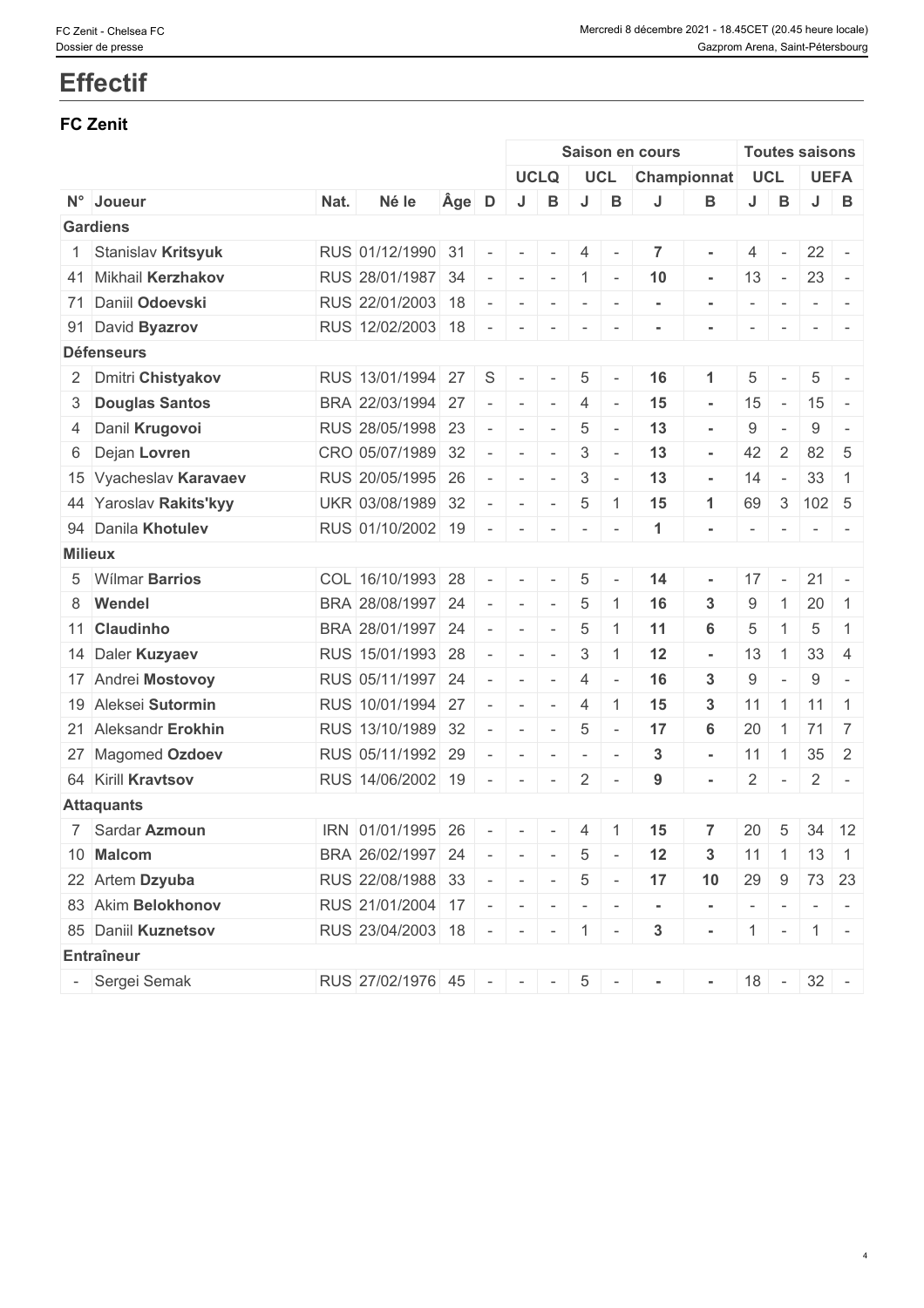#### **Chelsea FC**

|                       |      |                               |       |                          |                 |                          |                                                                                                   |                          | Saison en cours |                          |                                                                                                             |                          | <b>Toutes saisons</b> |                                                                                                                                                                                                                                                                                                                                                                                                                                                                                           |  |  |
|-----------------------|------|-------------------------------|-------|--------------------------|-----------------|--------------------------|---------------------------------------------------------------------------------------------------|--------------------------|-----------------|--------------------------|-------------------------------------------------------------------------------------------------------------|--------------------------|-----------------------|-------------------------------------------------------------------------------------------------------------------------------------------------------------------------------------------------------------------------------------------------------------------------------------------------------------------------------------------------------------------------------------------------------------------------------------------------------------------------------------------|--|--|
|                       |      |                               |       |                          |                 | <b>UCLQ</b>              |                                                                                                   | <b>UCL</b>               | Championnat UCL |                          |                                                                                                             | <b>UEFA</b>              |                       |                                                                                                                                                                                                                                                                                                                                                                                                                                                                                           |  |  |
| N° Joueur             | Nat. | Né le                         | Âge D |                          | J               | B                        | J                                                                                                 | В                        |                 | В                        | J                                                                                                           | B                        | J                     | B                                                                                                                                                                                                                                                                                                                                                                                                                                                                                         |  |  |
| <b>Gardiens</b>       |      |                               |       |                          |                 |                          |                                                                                                   |                          |                 |                          |                                                                                                             |                          |                       |                                                                                                                                                                                                                                                                                                                                                                                                                                                                                           |  |  |
| 1 Kepa                |      | ESP 03/10/1994 27             |       | $\sim$                   |                 |                          | $\sim$                                                                                            | $\sim$                   | -1              | $\blacksquare$           |                                                                                                             | $7$ -                    | $22 -$                |                                                                                                                                                                                                                                                                                                                                                                                                                                                                                           |  |  |
| 13 Marcus Bettinelli  |      | ENG 24/05/1992 29             |       | $\sim$                   |                 | $ -$                     | $\begin{array}{cccccccccc} \bullet & \bullet & \bullet & \bullet & \bullet & \bullet \end{array}$ |                          | $\sim$          |                          |                                                                                                             | $\overline{\phantom{a}}$ |                       | $ -$                                                                                                                                                                                                                                                                                                                                                                                                                                                                                      |  |  |
| 16 Edouard Mendy      |      | SEN 01/03/1992 29             |       | $\overline{\phantom{a}}$ | $\sim$          | $\mathbb{R}$             | $\overline{5}$                                                                                    | $\sim$                   | 14              | $\blacksquare$           | $ 17  -  $                                                                                                  |                          | 22                    | $\sim$                                                                                                                                                                                                                                                                                                                                                                                                                                                                                    |  |  |
| 36 Lucas Bergström    |      | FIN 05/09/2002 19             |       | $\sim$                   | $\sim$          | $\sim$                   | $\sim$                                                                                            | $\overline{\phantom{a}}$ |                 |                          |                                                                                                             | $\overline{\phantom{a}}$ |                       | $\begin{array}{c c c c c c} \hline \multicolumn{1}{c }{\multicolumn{1}{c }{\multicolumn{1}{c}}}{\multicolumn{1}{c}} & \multicolumn{1}{c }{\multicolumn{1}{c}}{\multicolumn{1}{c}}{\multicolumn{1}{c}}{\multicolumn{1}{c}}{\multicolumn{1}{c}}{\multicolumn{1}{c}}{\multicolumn{1}{c}}{\multicolumn{1}{c}}{\multicolumn{1}{c}}{\multicolumn{1}{c}}{\multicolumn{1}{c}}{\multicolumn{1}{c}}{\multicolumn{1}{c}}{\multicolumn{1}{c}}{\multicolumn{1}{c}}{\multicolumn{1}{c}}{\multicolumn{1$ |  |  |
| <b>Défenseurs</b>     |      |                               |       |                          |                 |                          |                                                                                                   |                          |                 |                          |                                                                                                             |                          |                       |                                                                                                                                                                                                                                                                                                                                                                                                                                                                                           |  |  |
| 2 Antonio Rüdiger     |      | GER 03/03/1993 28             |       | $\sim$                   |                 |                          | 5                                                                                                 | $\sim$                   | 14              | $\overline{2}$           | 30                                                                                                          | $\overline{\phantom{a}}$ | 48                    |                                                                                                                                                                                                                                                                                                                                                                                                                                                                                           |  |  |
| 3 Marcos Alonso       |      | ESP 28/12/1990 30             |       | $\overline{\phantom{a}}$ |                 | $\sim$ 1 $\sim$          | $\overline{4}$                                                                                    | $\sim$                   | 9               | 1                        | 18                                                                                                          | $\overline{\phantom{a}}$ | 46                    | $\mathbf{3}$                                                                                                                                                                                                                                                                                                                                                                                                                                                                              |  |  |
| 4 Andreas Christensen |      | DEN 10/04/1996 25             |       | $\sim$                   | $\sim$          | $\sim$                   | 4                                                                                                 | $\overline{1}$           | 10              | $\blacksquare$           | 30                                                                                                          | -1                       | 52                    | 3                                                                                                                                                                                                                                                                                                                                                                                                                                                                                         |  |  |
| 6 Thiago Silva        |      | BRA 22/09/1984 37             |       | $\sim$                   | $\sim$          | $\sim$                   | $\overline{5}$                                                                                    | $\overline{\phantom{a}}$ | 12              | $\overline{2}$           | 93                                                                                                          | $\overline{4}$           | 93                    | $\overline{4}$                                                                                                                                                                                                                                                                                                                                                                                                                                                                            |  |  |
| 14 Trevoh Chalobah    |      | ENG 05/07/1999 22             |       | $\overline{\phantom{a}}$ | $\sim$          | $\sim$                   | $\overline{2}$                                                                                    | $\overline{1}$           | 9               | $\overline{2}$           | $\overline{2}$                                                                                              | $\overline{1}$           | 3                     | $\overline{1}$                                                                                                                                                                                                                                                                                                                                                                                                                                                                            |  |  |
| 21 Ben Chilwell       |      | ENG 21/12/1996 24             |       | $\sim$                   | $\sim$          | $\sim$                   | 4                                                                                                 | $\overline{\phantom{a}}$ | 6               | 3                        | 16                                                                                                          | $\overline{1}$           | 16                    | $\overline{1}$                                                                                                                                                                                                                                                                                                                                                                                                                                                                            |  |  |
| 24 Reece James        |      | ENG 08/12/1999 21             |       | $\sim$                   | $\sim$          | $\vert \cdot \vert$      | $\mathbf{3}$                                                                                      | $\overline{1}$           | 11              | 4                        | 19                                                                                                          | 2                        | 19                    | 2                                                                                                                                                                                                                                                                                                                                                                                                                                                                                         |  |  |
| 28 César Azpilicueta  |      | ESP 28/08/1989 32             |       | $\sim$                   |                 | $\sim$ 10 $\sim$         | $\overline{5}$                                                                                    | $\overline{\phantom{a}}$ | 9               | $\sim$                   | 66                                                                                                          | $\mathbf{3}$             | 87                    | 3                                                                                                                                                                                                                                                                                                                                                                                                                                                                                         |  |  |
| 31 Malang Sarr        |      | FRA 23/01/1999 22             |       | $\sim$                   |                 |                          | $\sim$                                                                                            | $\sim$                   | -1              | $\overline{\phantom{a}}$ | 6                                                                                                           |                          | $-16 -$               |                                                                                                                                                                                                                                                                                                                                                                                                                                                                                           |  |  |
| <b>Milieux</b>        |      |                               |       |                          |                 |                          |                                                                                                   |                          |                 |                          |                                                                                                             |                          |                       |                                                                                                                                                                                                                                                                                                                                                                                                                                                                                           |  |  |
| 5 Jorginho            |      | ITA 20/12/1991 29             |       | $\sim$                   |                 | $\sim$ $\sim$            | $\overline{5}$                                                                                    | $\overline{2}$           | 13              | $\overline{2}$           | 30                                                                                                          | 6                        | 56                    | 8                                                                                                                                                                                                                                                                                                                                                                                                                                                                                         |  |  |
| 7 N'Golo Kanté        |      | FRA 29/03/1991 30             |       | $\sim$                   |                 | $\sim$ 10 $\sim$         | $\overline{2}$                                                                                    | $\overline{\phantom{a}}$ | 8               | $\mathbf{2}$             | 25                                                                                                          | $\overline{\phantom{a}}$ | 37                    | $\overline{\phantom{a}}$                                                                                                                                                                                                                                                                                                                                                                                                                                                                  |  |  |
| 8 Mateo Kovačić       |      | CRO 06/05/1994 27             |       | $\sim$                   | $\sim$          | $\sim$                   | $\overline{2}$                                                                                    | $\overline{\phantom{a}}$ | 9               | $\mathbf{1}$             | 53                                                                                                          | 4                        | 88                    | $\overline{7}$                                                                                                                                                                                                                                                                                                                                                                                                                                                                            |  |  |
| 10 Christian Pulišić  |      | USA 18/09/1998 23             |       | $\overline{\phantom{a}}$ | $\sim$          | $\sim$                   | 2                                                                                                 | $\overline{\phantom{a}}$ | 6               | $\overline{2}$           | 38                                                                                                          | $5\phantom{.0}$          | 46 5                  |                                                                                                                                                                                                                                                                                                                                                                                                                                                                                           |  |  |
| 12 Ruben Loftus-Cheek |      | ENG 23/01/1996 25             |       | $\overline{\phantom{a}}$ | $\sim$ 10 $\pm$ | $\sim$                   | $\overline{4}$                                                                                    | $\sim$                   | 10              | $\blacksquare$           | 6                                                                                                           | $\sim$                   | $17 \quad 4$          |                                                                                                                                                                                                                                                                                                                                                                                                                                                                                           |  |  |
| 17 Saúl Níguez        |      | ESP 21/11/1994 27             |       | $\sim$                   | $\sim$          | $\overline{\phantom{a}}$ | 2                                                                                                 | $\overline{\phantom{a}}$ | $\mathbf{3}$    | $\overline{a}$           | 61                                                                                                          | 10                       |                       | 79 14                                                                                                                                                                                                                                                                                                                                                                                                                                                                                     |  |  |
| 18 Ross Barkley       |      | ENG 05/12/1993 28             |       | $\overline{\phantom{a}}$ | $\sim$          | $\mathbf{r}$             | 2                                                                                                 | $\overline{\phantom{a}}$ | 4               | $\blacksquare$           | 5                                                                                                           | $\sim$                   | 23                    | 2                                                                                                                                                                                                                                                                                                                                                                                                                                                                                         |  |  |
| 19 Mason Mount        |      | ENG 10/01/1999 22             |       | $\overline{\phantom{a}}$ | $\sim$          | $\overline{\phantom{a}}$ | 3                                                                                                 | $\overline{\phantom{a}}$ | 12              | 5                        | 22                                                                                                          | 2                        | 30 <sup>1</sup>       | 2                                                                                                                                                                                                                                                                                                                                                                                                                                                                                         |  |  |
| 20 Callum Hudson-Odoi |      | ENG 07/11/2000 21             |       | $\sim$                   | $\sim$          | $\sim$                   | $\overline{4}$                                                                                    | $\overline{1}$           | 8               | $\blacktriangleleft$     | 16                                                                                                          | 3                        | 26                    | $\overline{7}$                                                                                                                                                                                                                                                                                                                                                                                                                                                                            |  |  |
| 22 Hakim Ziyech       |      | MAR 19/03/1993 28             |       | $\sim$                   | $-1$ $-1$ $-1$  |                          | 4                                                                                                 | $\mathbf{1}$             | 8               |                          | 31                                                                                                          | 8                        | 64                    | 14                                                                                                                                                                                                                                                                                                                                                                                                                                                                                        |  |  |
| 32 Lewis Baker        |      | ENG 25/04/1995 26             |       |                          |                 |                          |                                                                                                   |                          | $\sim$          |                          | $\begin{array}{cccccccccc} \bullet & \bullet & \bullet & \bullet & \bullet & \bullet & \bullet \end{array}$ |                          | 2                     | $\sim$ $-$                                                                                                                                                                                                                                                                                                                                                                                                                                                                                |  |  |
| 68 Harvey Vale        |      | ENG 11/09/2003 18 - - - - - - |       |                          |                 |                          |                                                                                                   |                          |                 | $\sim$                   |                                                                                                             | $\sigma_{\rm{eff}}=0.05$ |                       | $-1 - -$                                                                                                                                                                                                                                                                                                                                                                                                                                                                                  |  |  |
| <b>Attaquants</b>     |      |                               |       |                          |                 |                          |                                                                                                   |                          |                 |                          |                                                                                                             |                          |                       |                                                                                                                                                                                                                                                                                                                                                                                                                                                                                           |  |  |
| 9 Romelu Lukaku       |      | BEL 13/05/1993 28 - - - 3 1   |       |                          |                 |                          |                                                                                                   |                          | 10              | 3                        |                                                                                                             | $30 \mid 14$             |                       | 69 38                                                                                                                                                                                                                                                                                                                                                                                                                                                                                     |  |  |
| 11 Timo Werner        |      | GER 06/03/1996 25             |       |                          |                 |                          |                                                                                                   | $2 \mid 1$               | 8               |                          | 28                                                                                                          | 12                       |                       | 39 16                                                                                                                                                                                                                                                                                                                                                                                                                                                                                     |  |  |
| 29 Kai Havertz        |      | GER 11/06/1999 22             |       | $\sim$ $-$               | $\sim$          | $\sim$                   | 4                                                                                                 | $\mathbf{1}$             | 13              | $\overline{2}$           | 24                                                                                                          | $2^{\circ}$              | $36$ 9                |                                                                                                                                                                                                                                                                                                                                                                                                                                                                                           |  |  |
| Entraîneur            |      |                               |       |                          |                 |                          |                                                                                                   |                          |                 |                          |                                                                                                             |                          |                       |                                                                                                                                                                                                                                                                                                                                                                                                                                                                                           |  |  |
| - Thomas Tuchel       |      | GER 29/08/1973 48 - - -       |       |                          |                 |                          |                                                                                                   | $5$ -                    | $\sim$          | $\sim$                   |                                                                                                             |                          | $47 - 66$             |                                                                                                                                                                                                                                                                                                                                                                                                                                                                                           |  |  |
|                       |      |                               |       |                          |                 |                          |                                                                                                   |                          |                 |                          |                                                                                                             |                          |                       |                                                                                                                                                                                                                                                                                                                                                                                                                                                                                           |  |  |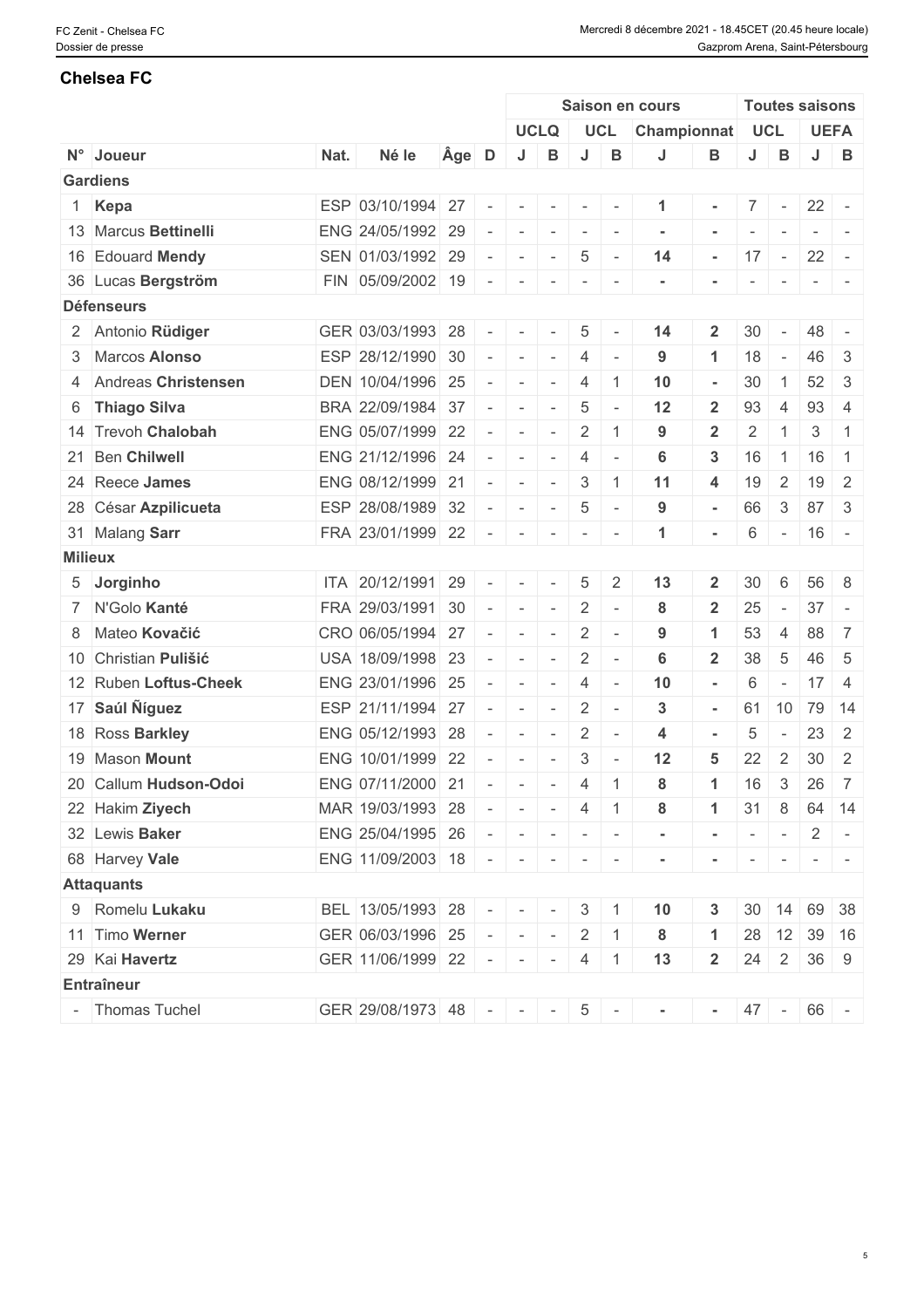# **Officiels de match**

**Arbitre**

Zaur Haji-maharramov (AZE) **Délégué UEFA**

6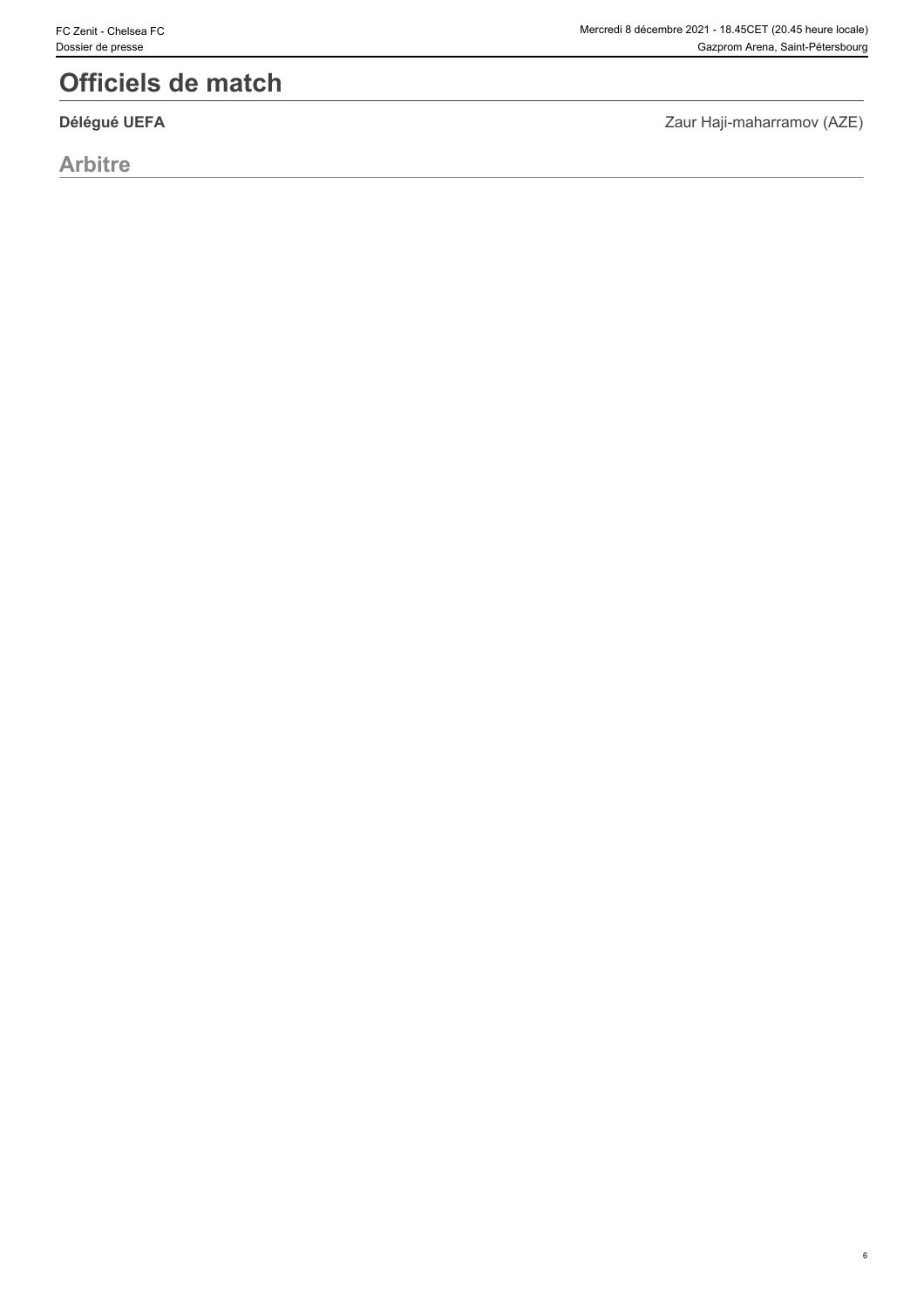# **Résultats et calendrier**

### **FC Zenit**

| <b>Date</b>      | <b>Compétition Adversaire</b>       |                                                |        |             | Résultat Buteurs                                                           |
|------------------|-------------------------------------|------------------------------------------------|--------|-------------|----------------------------------------------------------------------------|
| 24/07/2021       |                                     | Championnat FC Khimki (E)                      | V      |             | 3-1 Azmoun 33, Erokhin 72, Sutormin 76 (P)                                 |
| 01/08/2021       |                                     | Championnat FC Rostov (E)                      | V      |             | 4-2 Erokhin 29, 90+5, Azmoun 35 (P), Wendel 75                             |
| 07/08/2021       |                                     | Championnat FC Krasnodar (D)                   | V      |             | 3-2 Azmoun 9, 35, Erokhin 44                                               |
| 15/08/2021       |                                     | Championnat FC Lokomotiv Moskva (E)            | N.     |             | 1-1 Sutormin 85 $(P)$                                                      |
| 21/08/2021       | Championnat FC Ufa (E)              |                                                | N      |             | 1-1 Malcom 10                                                              |
| 26/08/2021       |                                     | Championnat PFC CSKA Moskva (D)                | V      |             | 1-0 Azmoun 82                                                              |
| 11/09/2021       |                                     | Championnat FC Akhmat Grozny (D)               | IV.    |             | 3-1 Wendel 9, Erokhin 33, Malcom 83                                        |
| 14/09/2021 UCL   |                                     | Chelsea FC (E)                                 | D      | $0 - 1$     |                                                                            |
| 20/09/2021       | Championnat FC Rubin (E)            |                                                | $\vee$ |             | 3-1 Dzyuba 24, 43, Claudinho 29                                            |
| 25/09/2021       | Championnat                         | PFC Krylya Sovetov Samara<br>(D)               | $\vee$ |             | 2-1 Dzyuba 35, Sutormin 79 (P)                                             |
| 29/09/2021 UCL   |                                     | Malmö FF (D)                                   | V      | $4 - 0$     | Claudinho 9, Kuzyaev 49, Sutormin 80,<br>Wendel 90+4                       |
| 03/10/2021       |                                     | Championnat PFC Sochi (D)                      | D      |             | 1-2 Dzyuba 45                                                              |
| 16/10/2021       |                                     | Championnat FC Arsenal Tula (E)                | D      |             | 1-2 Dzyuba 88                                                              |
| 20/10/2021       | <b>UCL</b>                          | Juventus (D)                                   | D      | $0 - 1$     |                                                                            |
| 24/10/2021       |                                     | Championnat FC Spartak Moskva (D)              | V      | $7 - 1$     | Azmoun 20, 36, Claudinho 28, Mostovoy 45,<br>56, Dzyuba 80 (P), Erokhin 88 |
| 29/10/2021       |                                     | Championnat FC Dynamo Moscow (D)               | V      | $4 - 1$     | Claudinho 8, Wendel 66, Dzyuba 69,<br>Rakits'kyy 85                        |
| 02/11/2021 UCL   |                                     | Juventus (E)                                   | D      |             | 2-4 Bonucci 26 (c.s.c.), Azmoun 90+2                                       |
| 07/11/2021       |                                     | Championnat FC Ural Sverdlovsk Oblast (E) N    |        | $0 - 0$     |                                                                            |
| 19/11/2021       |                                     | Championnat FC Nizhny Novgorod (D)             | V      | $5-1$<br>87 | Malcom 23, Dzyuba 34, 45+1, 59, Chistyakov                                 |
| 23/11/2021 UCL   |                                     | Malmö FF (E)                                   | N      |             | 1-1 Rakits'kyy 90+2 (P)                                                    |
| 28/11/2021       |                                     | Championnat PFC CSKA Moskva (E)                | V      |             | 2-0 Claudinho 34, Mostovoy 90+4                                            |
| 03/12/2021       |                                     | Championnat FC Rostov (D)                      | N      |             | 2-2 Claudinho 31, 69 (P)                                                   |
| 08/12/2021 UCL   |                                     | Chelsea FC (D)                                 |        |             |                                                                            |
|                  |                                     | 12/12/2021 Championnat FC Dynamo Moscow (E)    |        |             |                                                                            |
|                  | 25/02/2022 Championnat FC Rubin (D) |                                                |        |             |                                                                            |
| 01/03/2022 Coupe |                                     | Kamaz (D)                                      |        |             |                                                                            |
|                  | 04/03/2022 Championnat FC Ufa (D)   |                                                |        |             |                                                                            |
|                  | 11/03/2022 Championnat              | PFC Krylya Sovetov Samara<br>(E)               |        |             |                                                                            |
|                  |                                     | 18/03/2022 Championnat FC Arsenal Tula (D)     |        |             |                                                                            |
|                  |                                     | 01/04/2022 Championnat PFC Sochi (E)           |        |             |                                                                            |
|                  |                                     | 08/04/2022 Championnat FC Akhmat Grozny (E)    |        |             |                                                                            |
|                  | 15/04/2022 Championnat              | <b>FC Ural Sverdlovsk Oblast</b><br>(D)        |        |             |                                                                            |
|                  |                                     | 22/04/2022 Championnat FC Krasnodar (E)        |        |             |                                                                            |
|                  |                                     | 29/04/2022 Championnat FC Lokomotiv Moskva (D) |        |             |                                                                            |
|                  |                                     | 06/05/2022 Championnat FC Khimki (D)           |        |             |                                                                            |
|                  |                                     | 13/05/2022 Championnat FC Spartak Moskva (E)   |        |             |                                                                            |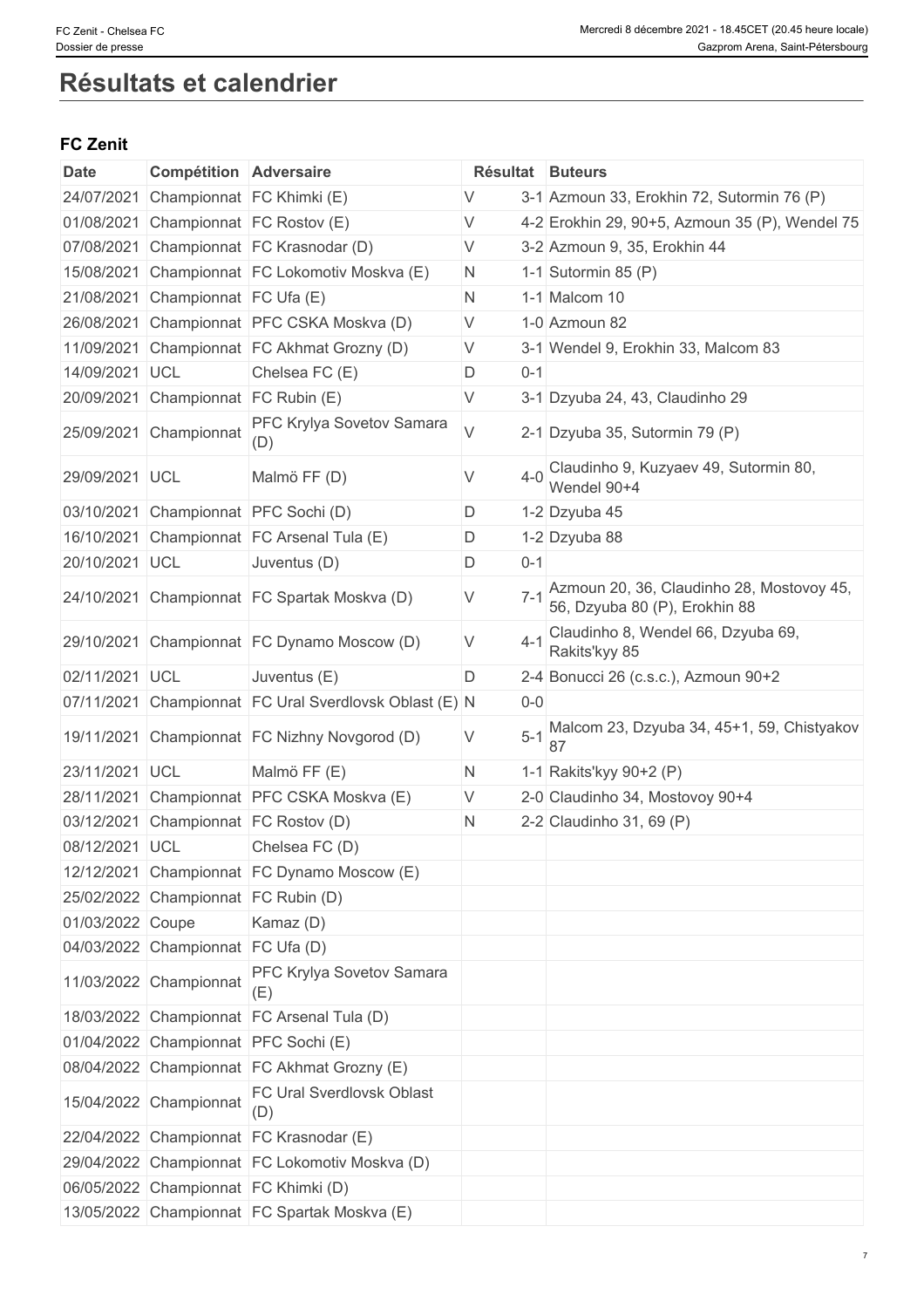### **FC Zenit**

21/05/2022 Championnat FC Nizhny Novgorod (E)

| Pos. Clubs                   | J  | $\mathsf{V}$    | N              |                | D BP C pts |               |              |
|------------------------------|----|-----------------|----------------|----------------|------------|---------------|--------------|
| 1 FC Zenit                   |    | $17$ 11         | $\overline{4}$ | $\mathbf{2}$   | 43         | 19 37         |              |
| 2 FC Dynamo Moscow           |    | $17$ 11         | $\overline{2}$ | $\overline{4}$ | 32         |               | 19 35        |
| 3 FC Krasnodar               | 17 | 8               | $\overline{4}$ | 5              | 29         | 18 28         |              |
| 4 PFC Sochi                  | 17 | 9               |                | $\overline{7}$ | 27 21 28   |               |              |
| 5 PFC CSKA Moskva            | 17 | 8               | 3              | 6              | 19         | 16 27         |              |
| 6 FC Lokomotiv Moskva        | 17 | 6               |                | $\overline{4}$ | 22         | $19 \mid 25$  |              |
| 7 FC Akhmat Grozny           | 17 | 8               | $\overline{0}$ | 9              | 20 23 24   |               |              |
| 8 PFC Krylya Sovetov Samara  | 17 | 7 <sup>1</sup>  | $\mathcal{S}$  | $\overline{7}$ | 20         |               | $18 \mid 24$ |
| 9 FC Spartak Moskva          | 17 | 6               | 5              | 6              | 20         | 23 23         |              |
| 10 FC Rubin                  | 17 | 6               | 4              |                | 23         | 25 22         |              |
| 11 FC Arsenal Tula           | 17 | $5\overline{)}$ | 4              | 8              | 21         | 33 19         |              |
| 12 FC Rostov                 | 17 | $\overline{4}$  | 6              |                | 29         | $31 \quad 18$ |              |
| 13 FC Nizhny Novgorod        | 17 | $5\overline{)}$ | 3              | 9              |            | 18 30 18      |              |
| 14 FC Ural Sverdlovsk Oblast | 17 | $\mathcal{S}$   |                |                | 8          |               | $17 \mid 16$ |
| 15 FC Ufa                    | 17 | 3               |                | $\overline{7}$ | 17         |               | $24 \mid 16$ |
| 16 FC Khimki                 | 17 | $\overline{2}$  | 8              | $\overline{7}$ | 15         | 27 14         |              |

# **Chelsea FC**

| <b>Date</b>      | <b>Compétition Adversaire</b> |                                              | Résultat Buteurs |                                                                                     |
|------------------|-------------------------------|----------------------------------------------|------------------|-------------------------------------------------------------------------------------|
| 11/08/2021 SCUP  |                               | Villarreal CF (D)                            | N<br>$6-5$ pen)  | 1-1 (a.p., Ziyech $27$                                                              |
| 14/08/2021       |                               | Championnat Crystal Palace FC (D)            | V                | 3-0 Alonso 27, Pulišić 40, Chalobah 58                                              |
| 22/08/2021       |                               | Championnat Arsenal FC (E)                   | V                | 2-0 Lukaku 15, James 35                                                             |
| 28/08/2021       |                               | Championnat Liverpool FC (E)                 | N.               | 1-1 Havertz 22                                                                      |
| 11/09/2021       |                               | Championnat Aston Villa FC (D)               | V                | 3-0 Lukaku 15, 90+3, Kovačić 49                                                     |
| 14/09/2021 UCL   |                               | FC Zenit (D)                                 | V                | 1-0 Lukaku 69                                                                       |
|                  |                               | 19/09/2021 Championnat Tottenham Hotspur (E) | V                | 3-0 Thiago Silva 49, Kanté 57, Rüdiger 90+2                                         |
| 22/09/2021 Coupe |                               | Aston Villa FC (D)                           | N<br>$4-3$ pen)  | 1-1 (a.p., Werner 54                                                                |
| 25/09/2021       |                               | Championnat Manchester City FC (D)           | D<br>$0 - 1$     |                                                                                     |
| 29/09/2021 UCL   |                               | Juventus (E)                                 | D<br>$0 - 1$     |                                                                                     |
|                  |                               | 02/10/2021 Championnat Southampton FC (D)    | V                | 3-1 Chalobah 9, Werner 84, Chilwell 89                                              |
|                  |                               | 16/10/2021 Championnat Brentford FC (E)      | V                | 1-0 Chilwell 45                                                                     |
| 20/10/2021 UCL   |                               | Malmö FF (D)                                 | $4 - 0$          | A. Christensen 9, Jorginho 21 (P), 57 (P),<br>Havertz 48                            |
|                  |                               | 23/10/2021 Championnat Norwich City FC (D)   | $7 - 0$          | Mount 8, 85 (P), 90+1, Hudson-Odoi 18,<br>James 42, Chilwell 57, Aarons 62 (c.s.c.) |
| 26/10/2021 Coupe |                               | Southampton FC (D)                           | N<br>$4-3$ pen)  | 1-1 (a.p., Havertz 44                                                               |
| 30/10/2021       |                               | Championnat Newcastle United FC (E)          | V                | 3-0 James 65, 77, Jorginho 81 (P)                                                   |
| 02/11/2021 UCL   |                               | Malmö FF (E)                                 | V                | 1-0 Ziyech 56                                                                       |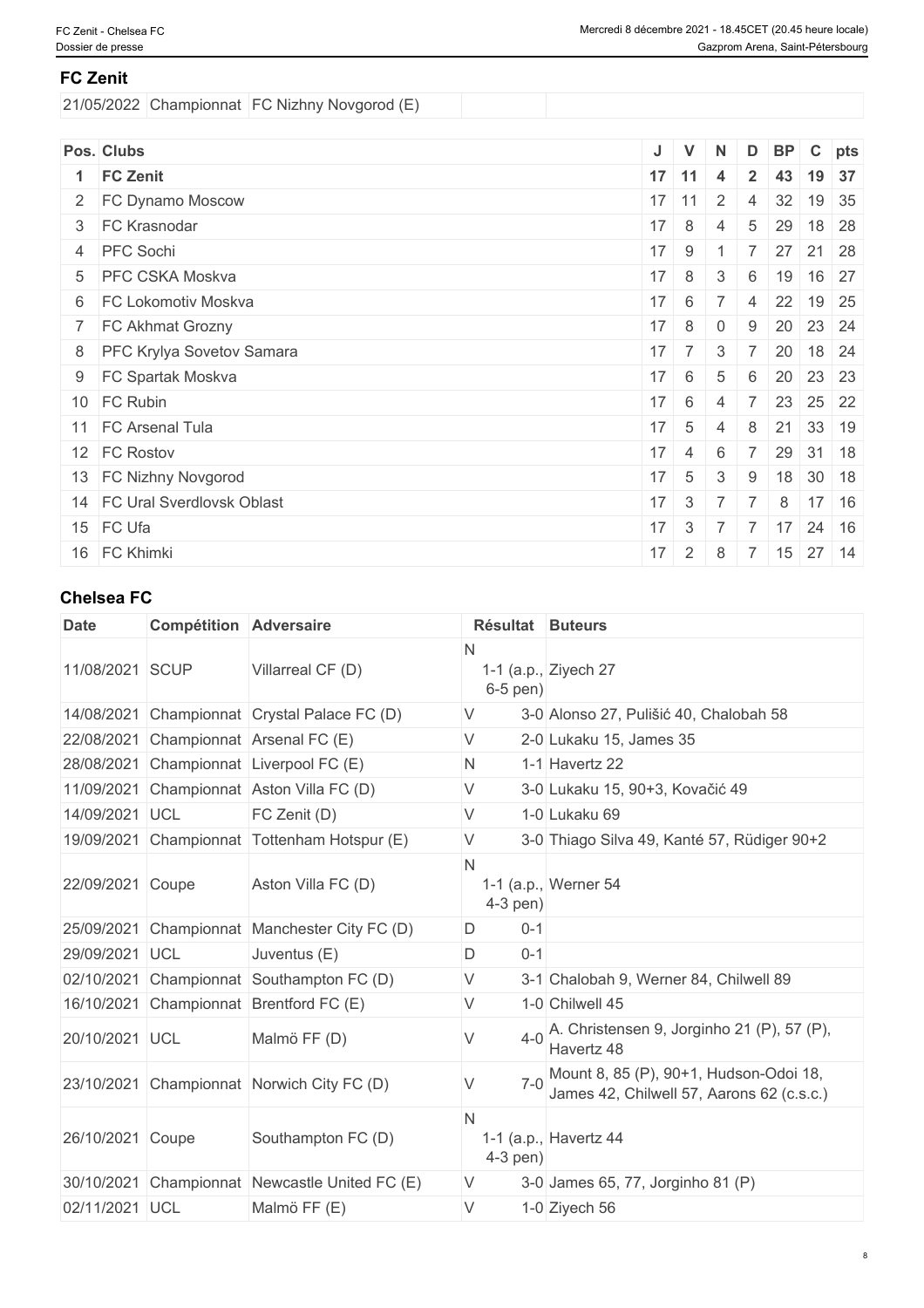#### **Chelsea FC**

|                  |                        | 06/11/2021 Championnat Burnley FC (D)           | N. |              | 1-1 Havertz 33                                        |
|------------------|------------------------|-------------------------------------------------|----|--------------|-------------------------------------------------------|
|                  |                        | 20/11/2021 Championnat Leicester City FC (E)    | V  |              | 3-0 Rüdiger 14, Kanté 28, Pulišić 71                  |
| 23/11/2021 UCL   |                        | Juventus (D)                                    | V  | $4 - \Omega$ | Chalobah 25, James 55, Hudson-Odoi 58,<br>Werner 90+5 |
|                  |                        | 28/11/2021 Championnat Manchester United FC (D) | N. |              | 1-1 Jorginho 69 (P)                                   |
|                  |                        | 01/12/2021 Championnat Watford FC (E)           | V  |              | 2-1 Mount 30, Ziyech 72                               |
|                  |                        | 04/12/2021 Championnat West Ham United FC (E)   | D  |              | 2-3 Thiago Silva 28, Mount 44                         |
| 08/12/2021 UCL   |                        | FC Zenit (E)                                    |    |              |                                                       |
|                  |                        | 11/12/2021 Championnat Leeds United (D)         |    |              |                                                       |
|                  |                        | 16/12/2021 Championnat Everton FC (D)           |    |              |                                                       |
|                  | 19/12/2021 Championnat | <b>Wolverhampton Wanderers</b><br>FC(E)         |    |              |                                                       |
| 22/12/2021 Coupe |                        | Brentford FC (E)                                |    |              |                                                       |
|                  |                        | 26/12/2021 Championnat Aston Villa FC (E)       |    |              |                                                       |
|                  | 29/12/2021 Championnat | Brighton & Hove Albion FC<br>(D)                |    |              |                                                       |
|                  |                        | 02/01/2022 Championnat Liverpool FC (D)         |    |              |                                                       |
|                  |                        | 15/01/2022 Championnat Manchester City FC (E)   |    |              |                                                       |
|                  |                        | 23/01/2022 Championnat Tottenham Hotspur (D)    |    |              |                                                       |
|                  |                        | 19/02/2022 Championnat Crystal Palace FC (E)    |    |              |                                                       |
|                  |                        | 26/02/2022 Championnat Leicester City FC (D)    |    |              |                                                       |
|                  |                        | 05/03/2022 Championnat Burnley FC (E)           |    |              |                                                       |
|                  |                        | 12/03/2022 Championnat Newcastle United FC (D)  |    |              |                                                       |
|                  |                        | 19/03/2022 Championnat Norwich City FC (E)      |    |              |                                                       |
|                  |                        | 02/04/2022 Championnat Brentford FC (D)         |    |              |                                                       |
|                  |                        | 09/04/2022 Championnat Southampton FC (E)       |    |              |                                                       |
|                  |                        | 16/04/2022 Championnat Leeds United (E)         |    |              |                                                       |
|                  |                        | 23/04/2022 Championnat West Ham United FC (D)   |    |              |                                                       |
|                  |                        | 30/04/2022 Championnat Everton FC (E)           |    |              |                                                       |
|                  | 07/05/2022 Championnat | <b>Wolverhampton Wanderers</b><br>FC(D)         |    |              |                                                       |
|                  |                        | 15/05/2022 Championnat Manchester United FC (E) |    |              |                                                       |
|                  |                        | 22/05/2022 Championnat Watford FC (D)           |    |              |                                                       |

| Pos. Clubs                   |                         | $\mathsf{V}$     | <b>N</b>       |                | D BP C pts                  |             |  |
|------------------------------|-------------------------|------------------|----------------|----------------|-----------------------------|-------------|--|
| Manchester City FC           |                         |                  |                |                | $15$ 11 2 2 32 9 35         |             |  |
| 2 Liverpool FC               | $15$ 10                 |                  | $\overline{4}$ |                | 44 12 34                    |             |  |
| 3 Chelsea FC                 | $15 \mid 10 \mid$       |                  | $\mathbf{3}$   | $\overline{2}$ | 35                          | $9 \mid 33$ |  |
| 4 West Ham United FC         | $15 \mid 8 \mid$        |                  | $\mathbf{3}$   | $\overline{4}$ | 28 19 27                    |             |  |
| 5 Tottenham Hotspur          |                         | $14 \quad 8$     |                |                | $5 \mid 16 \mid 17 \mid 25$ |             |  |
| 6 Manchester United FC       | $15 \mid 7 \mid 3 \mid$ |                  |                |                | 5 25 24 24                  |             |  |
| 7 Arsenal FC                 | 15 <sup>1</sup>         |                  | 72             | 6              | $18$ 22 23                  |             |  |
| 8 Wolverhampton Wanderers FC | $15 \quad 6$            |                  | 3 <sup>1</sup> | 6              | $12$ 13 21                  |             |  |
| 9 Brighton & Hove Albion FC  |                         | $15 \mid 4 \mid$ | 8              | 3              | $14$ 16 20                  |             |  |
| 10 Aston Villa FC            | $15 \mid 6$             |                  | $\overline{1}$ | 8 <sup>1</sup> | 21                          | 24 19       |  |
| 11 Leicester City FC         | $15 \quad 5$            |                  | 4              | 6              | 23 27 19                    |             |  |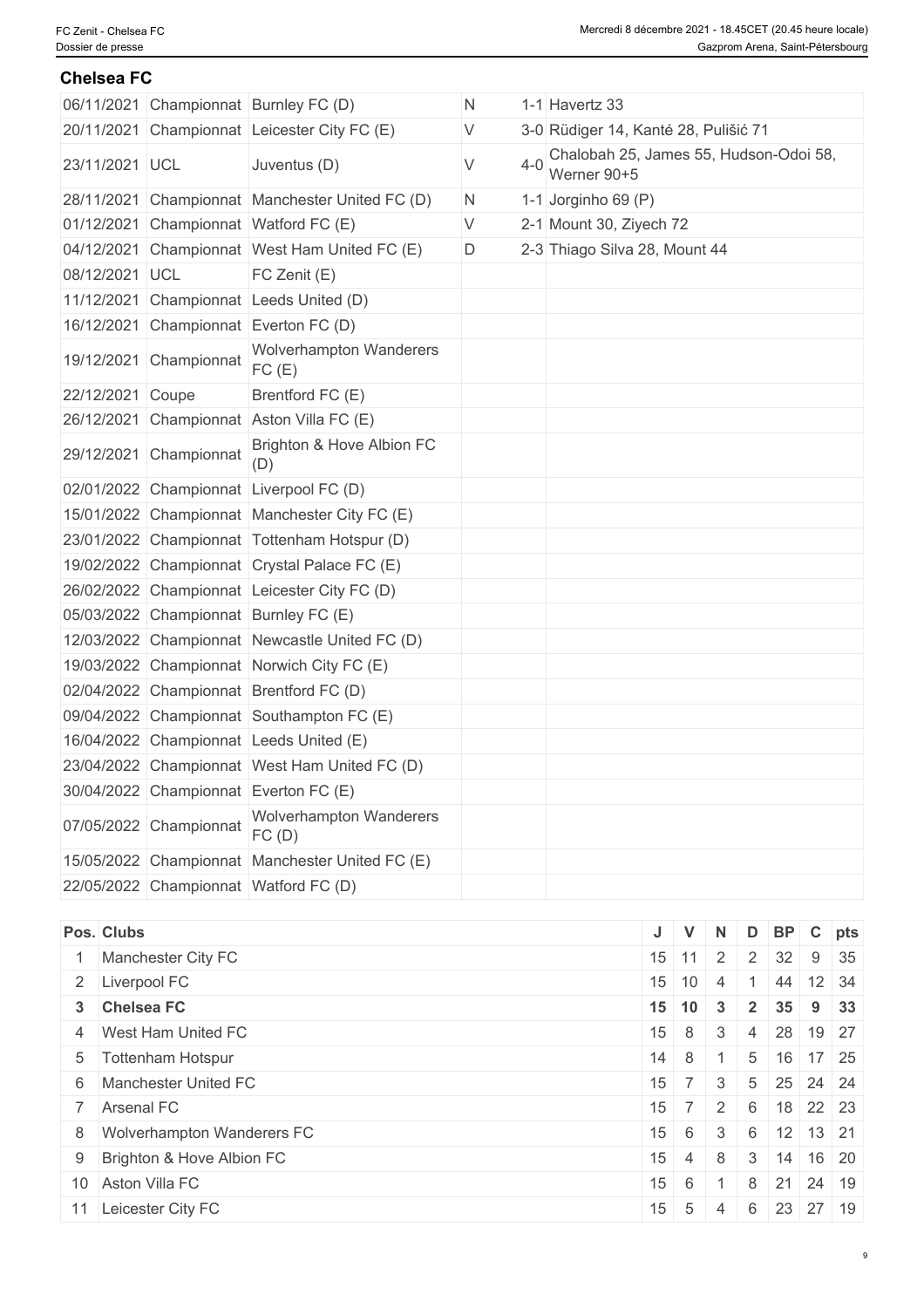| Pos. Clubs             | J                    | $\mathsf{V}$ | N   |   |                             | D BP C pts           |
|------------------------|----------------------|--------------|-----|---|-----------------------------|----------------------|
| 12 Everton FC          | $15 \quad 5$         |              | - 3 |   |                             | $19 \mid 25 \mid 18$ |
| 13 Brentford FC        | 15 <sup>1</sup>      | $\sim$ 4     | 5   | 6 |                             | $19$ 21 17           |
| 14 Crystal Palace FC   | $15 \mid 3 \mid 7$   |              |     |   | $5 \mid 19 \mid 21 \mid 16$ |                      |
| 15 Leeds United        | $15 \mid 3 \mid 7$   |              |     | 5 |                             | $15$ 22 16           |
| 16 Southampton FC      | $15 \mid 3 \mid 7$   |              |     | 5 |                             | 14 21 16             |
| 17 Watford FC          | 15 <sup>1</sup>      | 4 1          |     |   | 10 20 29 13                 |                      |
| 18 Burnley FC          | 14 <sup>1</sup>      |              |     | 6 | 14                          | $21 \mid 10$         |
| 19 Newcastle United FC | 15 <sup>1</sup>      |              |     |   | 17                          | $30 \mid 10$         |
| 20 Norwich City FC     | $15 \quad 2 \quad 4$ |              |     | 9 |                             | $8 \mid 31 \mid 10$  |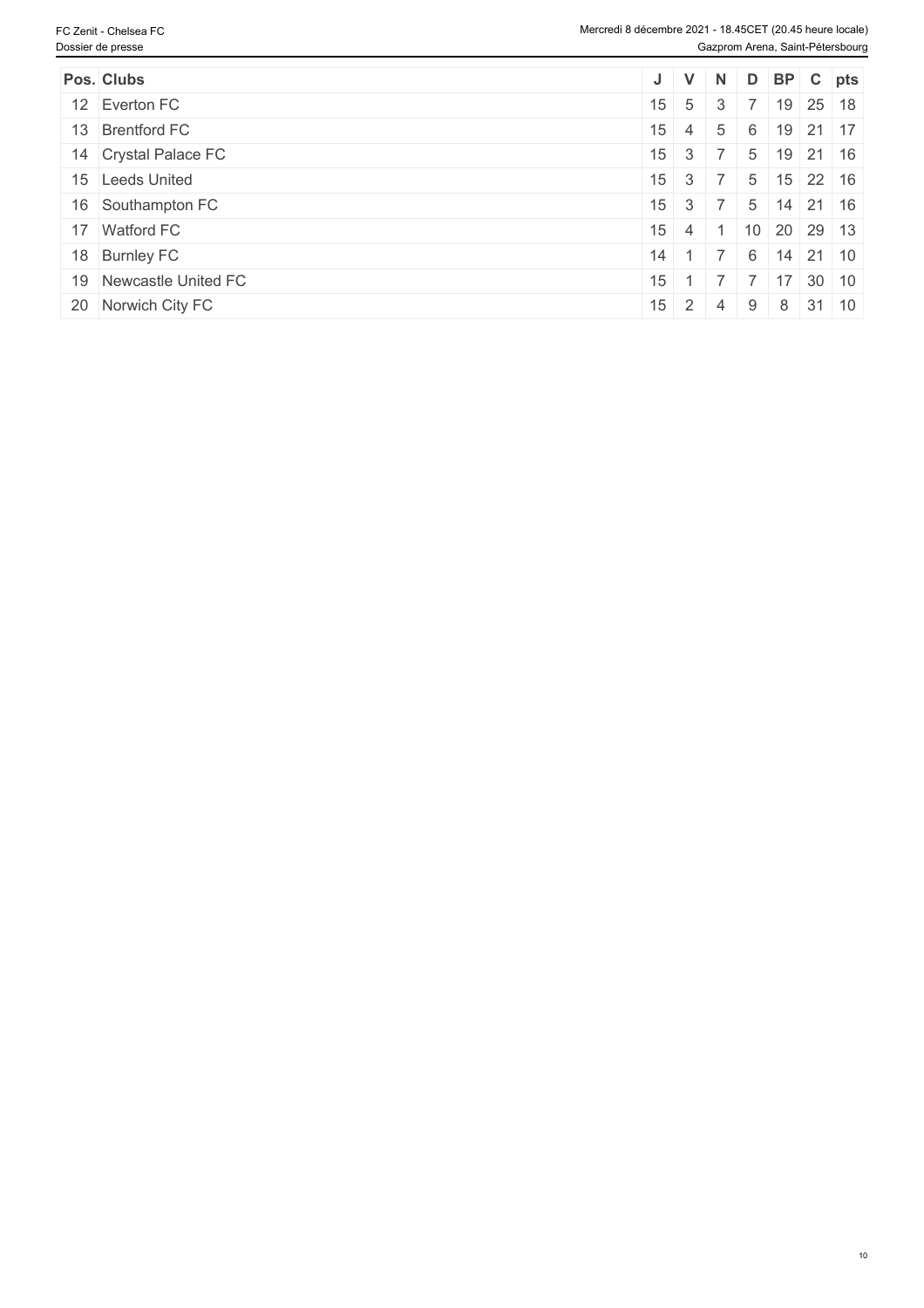# **Compositions match par match**

# **FC Zenit**

### **UEFA Champions League - Phase de groupes**

#### **Groupe H**

| <b>Club</b>       |       |                        |     | $J$ $V$ $N$ $D$ $BP$ $C$ $pts$                |                    |  |
|-------------------|-------|------------------------|-----|-----------------------------------------------|--------------------|--|
| <b>Chelsea FC</b> |       | $5 \mid 4 \mid 0 \mid$ |     | $10$ 1 12                                     |                    |  |
| Juventus          |       |                        |     | 5   4   0   1   9   6   12                    |                    |  |
| <b>FC Zenit</b>   |       |                        |     | $5 \mid 1 \mid 1 \mid 3 \mid 7 \mid 7 \mid 4$ |                    |  |
| Malmö FF          | 5 0 1 |                        | 141 |                                               | $\vert 13 \vert 1$ |  |

#### **Journée 1** (14/09/2021)

#### **Chelsea FC 1-0 FC Zenit**

#### **Buts:** 1-0 Lukaku 69

**FC Zenit:** Kritsyuk, Chistyakov, Douglas Santos, Barrios, Azmoun, Wendel (75 Erokhin), Malcom (75 Dzyuba), Claudinho (88 Mostovoy), Kuzyaev (82 Kravtsov), Sutormin, Rakits'kyy (88 Krugovoi)

#### **Journée 2** (29/09/2021)

#### **FC Zenit 4-0 Malmö FF**

**Buts:** 1-0 Claudinho 9, 2-0 Kuzyaev 49, 3-0 Sutormin 80, 4-0 Wendel 90+4 **FC Zenit:** Kritsyuk, Chistyakov, Douglas Santos (84 Krugovoi), Barrios, Wendel, Malcom, Claudinho (75 Erokhin), Kuzyaev (75 Azmoun), Sutormin (84 Kravtsov), Dzyuba (84 Mostovoy), Rakits'kyy

#### **Journée 3** (20/10/2021)

**FC Zenit 0-1 Juventus**

**Buts:** 0-1 Kulusevski 86

**FC Zenit:** Kritsyuk, Chistyakov (88 Krugovoi), Douglas Santos, Barrios, Lovren, Wendel, Malcom (69 Kuzyaev), Claudinho (88 Erokhin), Karavaev (61 Sutormin), Dzyuba (61 Azmoun), Rakits'kyy

#### **Journée 4** (02/11/2021)

#### **Juventus 4-2 FC Zenit**

**Buts:** 1-0 Dybala 11, 1-1 Bonucci 26 (c.s.c.) , 2-1 Dybala 58 (P) , 3-1 Chiesa 73, 4-1 Morata 82, 4-2 Azmoun 90+2 **FC Zenit:** Kritsyuk, Chistyakov, Barrios, Lovren, Azmoun, Wendel (88 Kuznetsov), Claudinho (74 Erokhin), Karavaev (58 Malcom), Mostovoy (58 Krugovoi), Sutormin, Rakits'kyy (74 Dzyuba)

#### **Journée 5** (23/11/2021)

#### **Malmö FF 1-1 FC Zenit**

**Buts:** 1-0 Rieks 28, 1-1 Rakits'kyy 90+2 (P) **FC Zenit:** M. Kerzhakov, Chistyakov, Douglas Santos, Barrios, Lovren (46 Erokhin), Wendel, Malcom (93 Krugovoi), Claudinho (46 Mostovoy), Karavaev, Dzyuba, Rakits'kyy

#### **Journée 6** (08/12/2021)

FC Zenit-Chelsea FC

### **Chelsea FC**

#### **Super Coupe de l'UEFA - Finale**

#### **Journée 1** (11/08/2021)

#### **Chelsea FC 1-1 Villarreal CF**

**Buts:** 1-0 Ziyech 27, 1-1 Gerard Moreno 73

**Penalties:** Havertz 0-0 (manqué) , Gerard Moreno 0-1 , Azpilicueta 1-1 , Mandi 1-1 (manqué) , Alonso 2-1 , Estupiñán 2-2 , Mount 3-2 , Moi Gómez 3-3 , Jorginho 4-3 , Raba 4-4 , Pulišić 5-4 , Foyth 5-5 , Rüdiger 6-5 , Albiol 6-5 (manqué) **Chelsea FC:** Mendy (119 Kepa), Rüdiger, Alonso, Kanté (65 Jorginho), Werner (65 Mount), Chalobah, Zouma (66 A. Christensen), Kovačić, Hudson-Odoi (82 Azpilicueta), Ziyech (43 Pulišić), Havertz

#### **UEFA Champions League - Phase de groupes**

**Journée 1** (14/09/2021) **Chelsea FC 1-0 FC Zenit**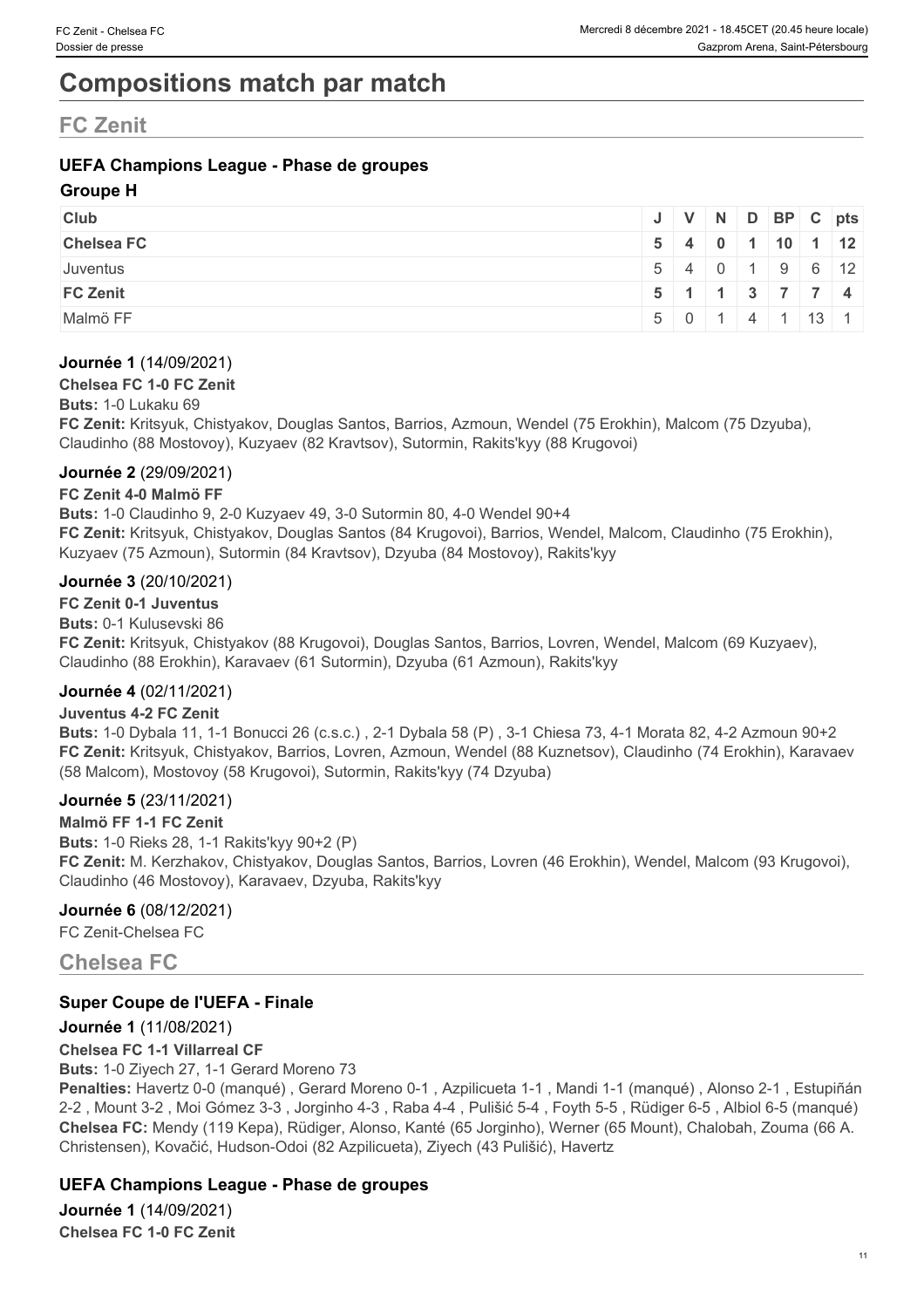#### **Buts:** 1-0 Lukaku 69

**Chelsea FC:** Mendy, Rüdiger, Alonso (83 Chilwell), A. Christensen, Jorginho, Kovačić, Lukaku, Mount (93 Loftus-Cheek), Ziyech (63 Havertz), James, Azpilicueta (83 Thiago Silva)

#### **Journée 2** (29/09/2021)

#### **Juventus 1-0 Chelsea FC**

**Buts:** 1-0 Chiesa 46 **Chelsea FC:** Mendy, Rüdiger, Alonso (46 Chilwell), A. Christensen (75 Barkley), Jorginho (62 Chalobah), Thiago Silva, Kovačić, Lukaku, Ziyech (62 Hudson-Odoi), Azpilicueta (62 Loftus-Cheek), Havertz

#### **Journée 3** (20/10/2021)

#### **Chelsea FC 4-0 Malmö FF**

**Buts:** 1-0 A. Christensen 9, 2-0 Jorginho 21 (P) , 3-0 Havertz 48, 4-0 Jorginho 57 (P) **Chelsea FC:** Mendy, Rüdiger, A. Christensen, Jorginho, Thiago Silva, Kanté (65 Saúl Ñíguez), Lukaku (23 Havertz), Werner (44 Hudson-Odoi), Mount, Chilwell (65 Alonso), Azpilicueta (65 James)

#### **Journée 4** (02/11/2021)

**Malmö FF 0-1 Chelsea FC Buts:** 0-1 Ziyech 56 **Chelsea FC:** Mendy, Rüdiger, Alonso, A. Christensen, Jorginho, Thiago Silva, Loftus-Cheek, Hudson-Odoi (74 Pulišić), Ziyech (74 Barkley), Azpilicueta, Havertz

#### **Journée 5** (23/11/2021)

#### **Chelsea FC 4-0 Juventus**

**Buts:** 1-0 Chalobah 25, 2-0 James 55, 3-0 Hudson-Odoi 58, 4-0 Werner 90+5 **Chelsea FC:** Mendy, Rüdiger, Jorginho (76 Saúl Ñíguez), Thiago Silva, Kanté (37 Loftus-Cheek), Pulišić (71 Werner), Chalobah, Hudson-Odoi (76 Mount), Chilwell (71 Azpilicueta), Ziyech, James

#### **Journée 6** (08/12/2021)

FC Zenit-Chelsea FC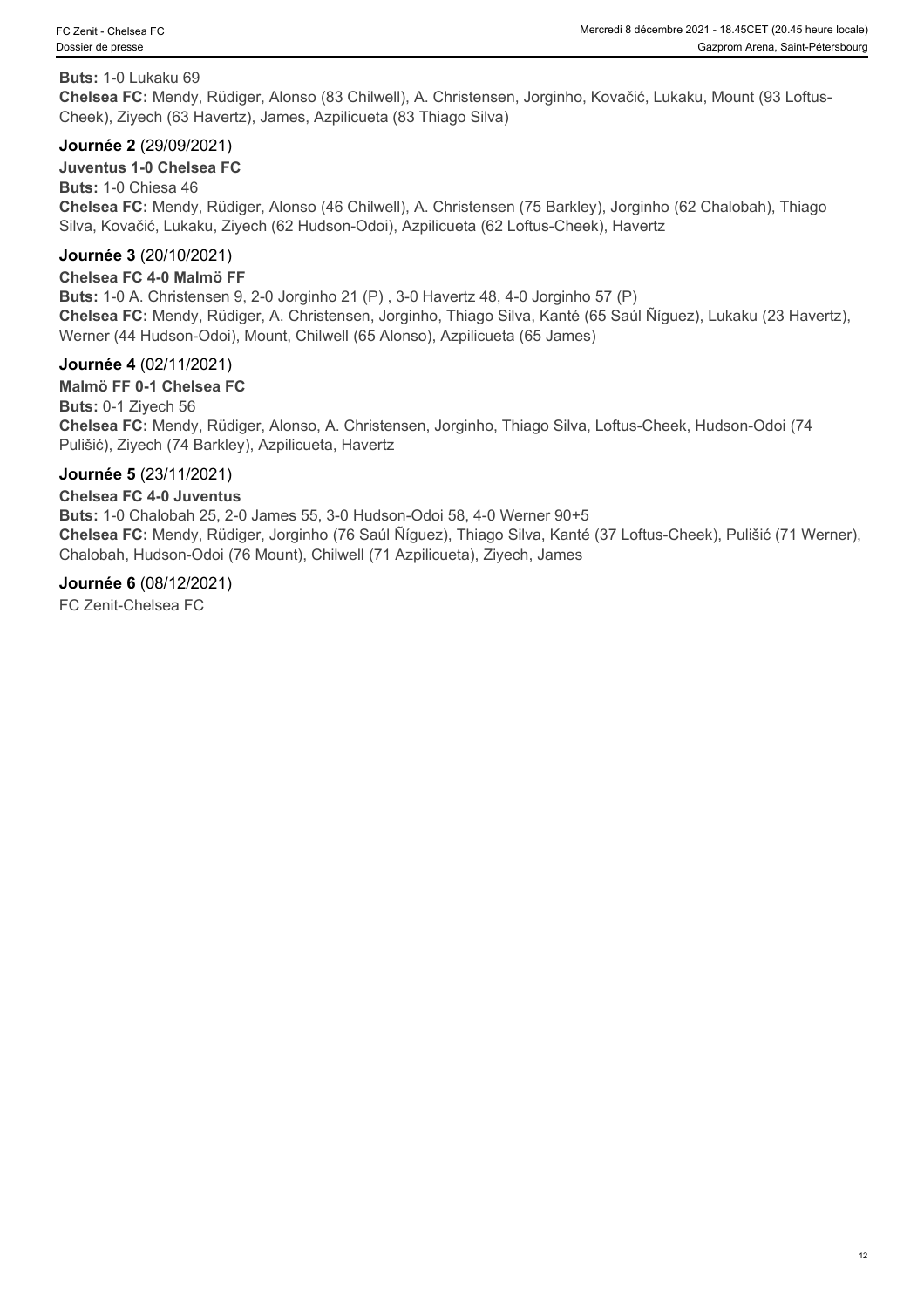# **Statistiques de la compétition**

#### **UEFA Champions League** : **le saviez-vous ?**

#### **Statistiques**

• Le Chelsea FC était, en 2012/13, le premier tenant du titre à tomber en phase de groupes depuis l'origine de l'UEFA Champions League (cette statistique, comme les autres, inclut les saisons entre 1999/00 et 2002/03 qui comprenaient Eczent Chelsea FC<br>
Sossier de presse<br>
Gazprom Arena) Sassier de presse<br>
Statistiques de la compétition<br>
ULEFA Champions League : le saviez-vous ?<br>
Statistiques de la Compétition<br>
Champions League (cette statistique, comme Champions Echanica FC **Champions League : le saviez-vous ?**<br>
Stattistiques **Champions League : le saviez-vous ?**<br>
Stattistiques **Champions League : le saviez-vous ?**<br>
Stattistiques : le Saviez-vous ?<br>
Stattistiques Celette Moskva. C Zant - Chelesa FC<br>
Shares de presser<br>
Statistiques de la compétition<br>
UEFA Champions League : le saviez-vous ?<br>
Statistiques<br>
L'EA Le Chelesa FC était, en 2012/13, le premier tenant du titre à tomber en phase de groupes

• En 2016/17, le Real Madrid est devenu le premier club à conserver l'UEFA Champions League. L'AC Milan (1989, européens de l'UEFA. Milan (1994, 1995), l'AFC Ajax (1995, 1996), la Juventus (1996, 1997) et le Manchester United FC (2008, 2009) ont atteint la finale l'année suivant leur succès, mais ils l'ont perdue.

• Le Real Madrid a ensuite remporté trois victoires de rang en 2017/18, devenant le quatrième club à réaliser une telle série dans cette compétition, le premier à y parvenir à deux reprises.

• La victoire du Bayern contre le Paris Saint-Germain dans la finale de l'UEFA Champions League 2020 était son 11e succès consécutif dans la compétition (du 18 septembre 2019 au 23 août 2020) et constitue un nouveau record qu ia été porté à quinze avant le nul contre l'Atlético lors de la cinquième journée des groupes 2020/21. Le Bayern (du 2 avril 2013 au 27 novembre 2013) et le Real Madrid (du 23 avril 2014 au 18 février 2015) détenaient le recor précédent (tours préliminaires exclus), avec dix succès d'affilée. Les 12 défaites de rang du RSC Anderlecht (du 10 décembre 2003 au 23 novembre 2005) constituent également un record de la compétition. le zen: Character (2008, 2008) and Real Manchester (2008) and Manchester United. Le Barcel of the plus que Manchester United. The Fig. of the American Character United. The Character United. The Character United States are **Statistiques de la compétition<br>
Statistiques de la compétition<br>
«Harakages ro dat, en 2012/11, le premie intendi di dike à lambé en phase de groupes depais forigine de l'UETA<br>
• Le Chesse FC dat, en 2012/11, le premie int** • Le Chesse TC elaid, en 2012/11, le premier de la phase de groupes sans avoir de groupes de groupes de groupes de groupes de groupes de groupes de groupes de groupes de groupes de groupes de groupes de groupes sans avoir Chelsea FC (1996), la Juventus (1996), la Juventus (1996), la Juventus (1996), la Juventus (1996), la Juventus (1997), la Juventus (1997), la Juventus (1997), la Juventus (1997), la Juventus (1997), la Juventus (1997), la united particles and propose of the state of the state is the couples and the state of the Coupe State of the State of the State of the State of the State of the State of the State of the State of the State of the State of et not the two methods in the state of the two spaces and a method in the state of the state of the state of the state of the state of the state of the state of the state of the state of the state of the state of the state re Le passé le précédent relation de ranger année suivant les précédes. Tes de le précéde de ranger de ranger de ranger de ranger de ranger de ranger de ranger de ranger de ranger de ranger de ranger de ranger de ranger de - Le Frail Madrita a mousie vertone trains in victiones de rang a 2017 f S. Cevenant le quantiene oub a realisie une<br>such septembre 2005. Le GNK Discoveriant de such septembre 2015 and 2017 and 2012. Cevenant le quantiene suices consellant ans is competition (its is september 2018 an 23 anchi 2002) et do milliones and the competition of the set of the set of the set of the set of the set of the set of the set of the set of the set of the se

#### **Groupes**

• Barcelone a remporté son groupe 21 fois en comptant 2019, trois de plus que le Bayern Munich, quatre de plus que invaincues : 13, soit cinq de plus que le Real Madrid.

• Sept équipes ont remporté leurs six matches de la phase de groupes : le Milan (1992/93), le Paris Saint-Germain FC (1994/95), le FC Spartak Moskva (1995/96), Barcelone (2002/03, première phase de groupes), le Real Madrid CF (2011/12 et 2014/15) et le Bayern Munich (2019/20).

• Vingt-et-une équipes n'ont pas réussi à remporter un seul point lors d'une phase de groupes. La dernière en date est l'AEK Athènes (2018/19).

• En 2017/18, le Paris Saint-Germain a établi un nouveau record offensif en phase de groupes, avec 25 buts, soit un de plus que le Bayern Munich en 2019/20. Liverpool (23 en 2017/18) arrive ensuite, suivi par le Borussia Dortmund (21 en 2016/17). Manchester United (1998/99), Barcelone (2011/12, 2016/17) et le Real Madrid (2013/14) ont aussi atteint les 20 buts.

Coruña en 2004/05 et Maccabi Haifa FC en 2009/10.

• Le BATE Borisov a encaissé 24 buts en 2014/15, un nouveau record égalé dès la 5e journée par e Legia Warszawa en 2016/1. Il dépasse le GNK Dinamo Zagreb (22 buts en 2011/12) et le FC Nordsjælland (22 buts, 2012/13).

(2017/18) et Manchester City (2020/21) ont été les meilleures défenses avec un but encaissé.

• Le FC Steaua Bucureşti a vécu un 23e match sans victoire dans la compétition lors de la 6e journée de phase de groupes en 2013/14, 2006/07, le FC Spartak Moskva s'est arrêté à 22 entre décembre 2000 et novembre 2006.

• Marseille détient le record de défaites successives dans la compétition, de la phase de groupes à la finale : 13 entre décembre 2012 ; le club croate reste sur cinq défaites en 2016/17, soit dix d'affilée dans sa série actuelle. awil 2013 at 27 novembre 2013 at 26 et les futurs finalistes de groupes and finite and the mass of the feature of the complete and the mass of the mass of the mass of the mass of the mass of the mass of the mass of the com

• Le FC Zenit (2013/14) et l'AS Roma (2015/16) se sont qualifiés en n'engrangeant que six points, soit le plus petit qualifiées avec sept points : le Legia Warszawa (1995/96), le FC Dynamo Kyiv (1999/00), le Liverpool FC (2001/02,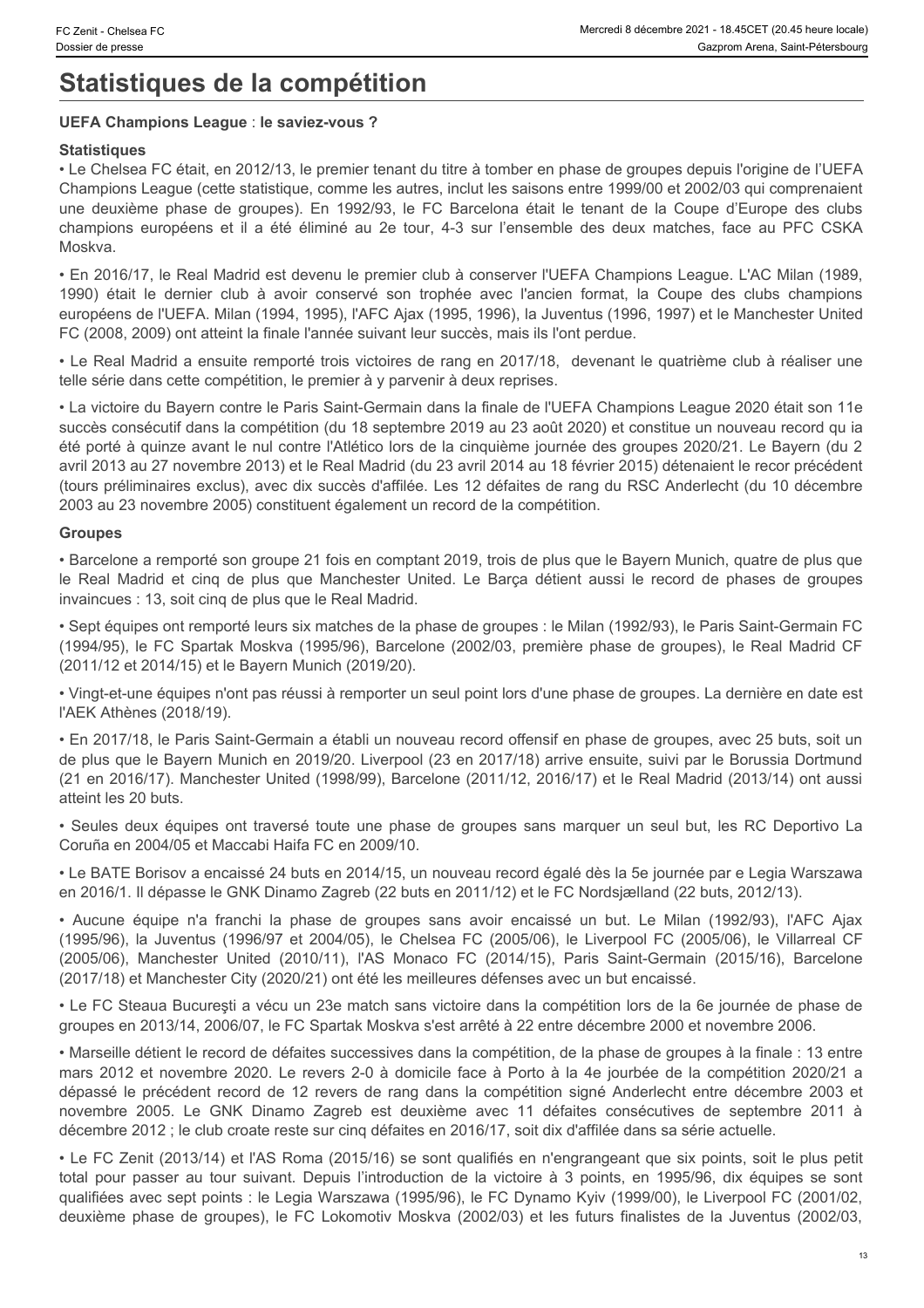deuxième phase de groupes), les Rangers FC et Werder Bremen (2005/06), Galatasaray (2013/14), Bâle (2014/15) et l'Atalanta (2019/20).

• Le SSC Napoli ne s'est pas qualifié pour la phase à élimination directe malgré 12 points engrangés lors de la phase de groupes 2013/14, le total le plus élevé d'une formation éliminée. Le Dynamo Kyiv (1999/2000, deuxième phase de groupes), le Borussia Dortmund (2002/03, deuxième phase de groupes), le PSV Eindhoven (2003/04), l'Olympiacos (2012/13), Benfica (2013/14), Porto (2015/16) et l'Ajax (2019/20) échouaient tous avec dix points.

#### **Records de buts**

et czenit - Choisea FC<br>
Mercredi 8 décembre 2021 - 18-85ET (20-45 heure locale)<br>
Osazprom Arena, Saint-Petersborg<br>
Catatomic metrics (2019/20).<br>
IPAtalantia (2019/20).<br>
Catatomic est pass qualifié pour la phase à éliminati • Lionel Messi est devenu le premier joueur à inscrire cinq buts dans un match lors du succès du FC Barcelona 7-1 sur le Bayer 04 Leverkusen le 7 mars 2012. Luiz Adriano du FC Shakhtar Donetsk a réalisé le même exploit le 21 Czent Chesse FC<br>
Variation galaxies of Germeine States (Security Consider States (Security Consider States (Security Consider<br>
2014 / TAtalanta (2019/20).<br>
TAtalanta (2019/20).<br>
TAtalanta (2019/20).<br>
TAtalanta (2019/20).<br> Lewandowski à deux reprises, ont marqué quatre fois dans un match, le dernier en date étant Sébastien Haller pour l'Ajax, contre le Sporting lors de la première journée 2021/22. Il s'agissait du cinquième quadruplé consécutif inscrit à Comes Chatera FC<br>
Meroval a decompens phase de groupes), les Rangers FC et Werder Bremen (2005/06), Galatasaray (2013/14), Bàle (2014/15) et<br>
(Rixialianta (2019/20).<br>
• Le SSC Napoli ne s'est pas qualifié pour la phase à é Tottenham et Crvena zvezda en 2019/21), Josip Iličić (Atalanta contre Valence, huitième de finale retour en 2019/20) et Olivier Giroud pour Chelsea à Séville dans les groupes 2020/21 ont tous réalisé l'exploit. Czaws - creass FC<br>
Messi at the sack Messi atteignation of the Sampletian Cause of the Sampletian creass of the sampleting phase degroupes), les Rangers FC et Werder Bremen (2005/06), Galatasaray (2016/14), Bei (2016/14) i douchine plus de la statistica in est de l'est de l'est de l'est de l'est de l'est de l'est de l'est de l'est de l'est de l'est de l'est de l'est de l'est de l'est de l'est de l'est de l'est de l'est de l'est de l'est de

• Cristiano Ronaldo a établi un nouveau record en inscrivant 11 buts lors de la phase de groupes 2015/16. Lionel (2013/14, 2017/18) et Luiz Adriano (2014/15) comptent neuf buts, alors que Zlatan Ibrahimović (2013/14), Ruud van Nistelrooy (2004/05), Filippo Inzaghi, Hernán Crespo (les deux en 2002/03), Lewandowski (2018/19) et Erling Braut Haaland (2019/20) les suivent avec huit réalisations chacun.

• Le triplé de Messi contre le PSV Eindhoven lors de la première journée de l'édition 2018/19 était son huitième dans la compétition, une marque que Ronaldo a atteint la saison dernière face à l'Atlético de Madrid en huitièmes de finale retour.

#### **Plus jeunes, plus vieux**

• Le gardien de la SS Lazio Marco Ballotta est devenu le joueur le plus âgé ayant évolué en Champions League lors de la sixième journée de la phase de groupes 2007/08, contre le Real Madrid CF. Il avait alors 43 ans et 252 jours. Ce record appartenait auparavant à Alessandro Costacurta, le défenseur de l'AC Milan (40 ans et 211 jours contre l'AEK Athens FC en 2006/07).

• Francesco Totti est le joueur le plus âgé à avoir marqué dans la compétition, à 38 ans et 59 jours, lors du nul de l'AS Roma chez le PFC CSKA Moskva 1-1, le 25 novembre 2014. Ryan Giggs (37 ans et 290 jours) était le précédent détenteur du record.

• Youssoufa Moukoko est le plus jeune joueur à avoir participé à la Champions League, le 8 décembre 2020 à 16 ans et 18 jours. Il a détrôné Celestine Babayaro, qui a porté le maillot du RSC Anderlecht le 23 novembre 1994 face au FC Steaua Bucuresti, à l'âge de 16 ans et 87 jours. Il a été exclu à la 37e minute.

Barcelone sur la pelouse de l'Inter lors de la sixième journée de l'édition 2019/20, à l'âge de 17 ans et 40 jours. Peter Ofori-Quaye (Olympiacos, 17 ans et 195 jours) detenait ce record depuis le 1er octobre 1997.

• Seules deux équipes ont remporté l'UEFA Champions League sur leur propre sol : le Borussia Dortmund (1997, finale à Munich) et la Juventus (1996, finale à Rome). Le Manchester United FC a perdu la finale 2011 à Londres et 12 mois plus tard, le FC Bayern München a été battu dans sa propre Fußball Arena München.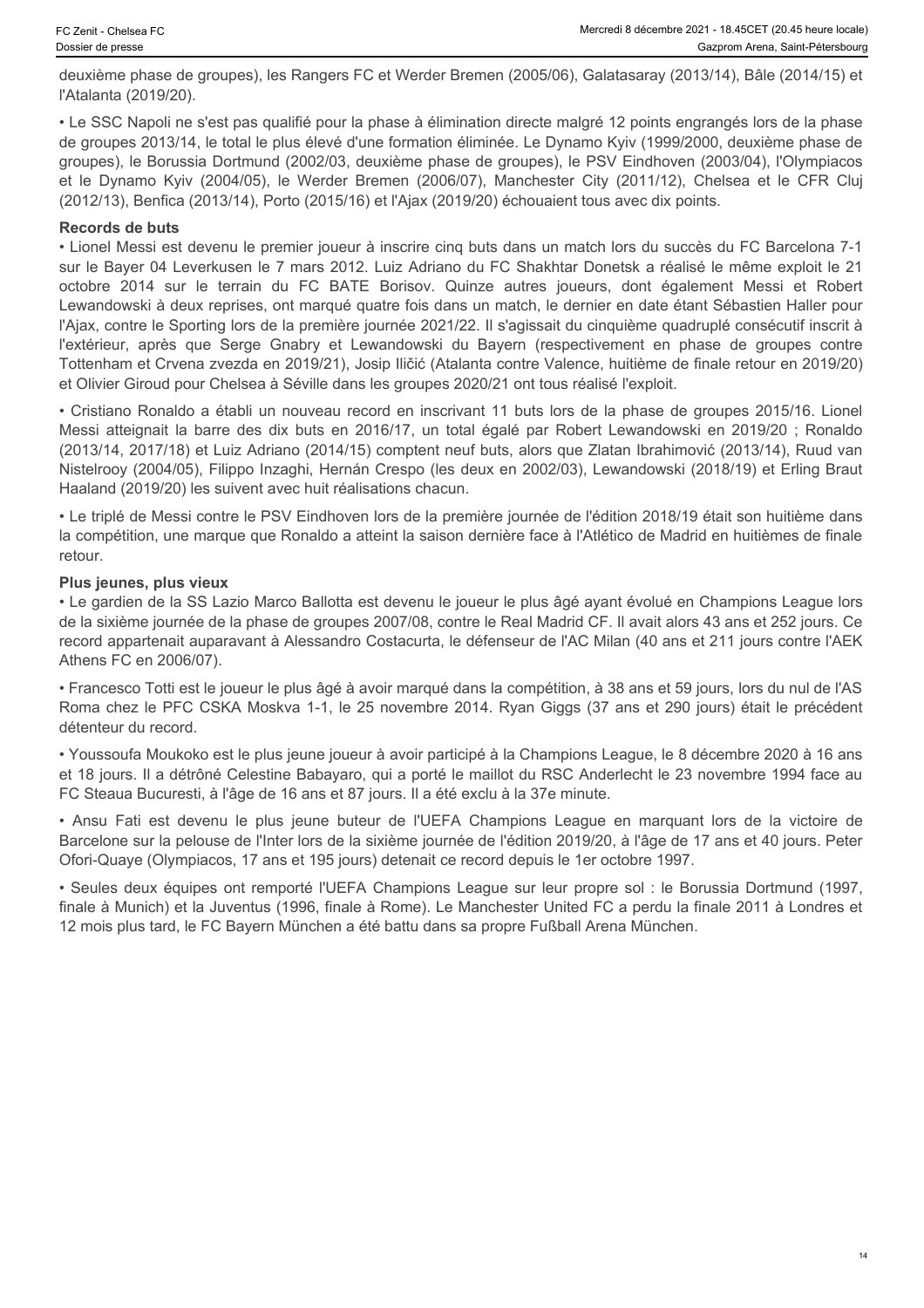# **Données des équipes**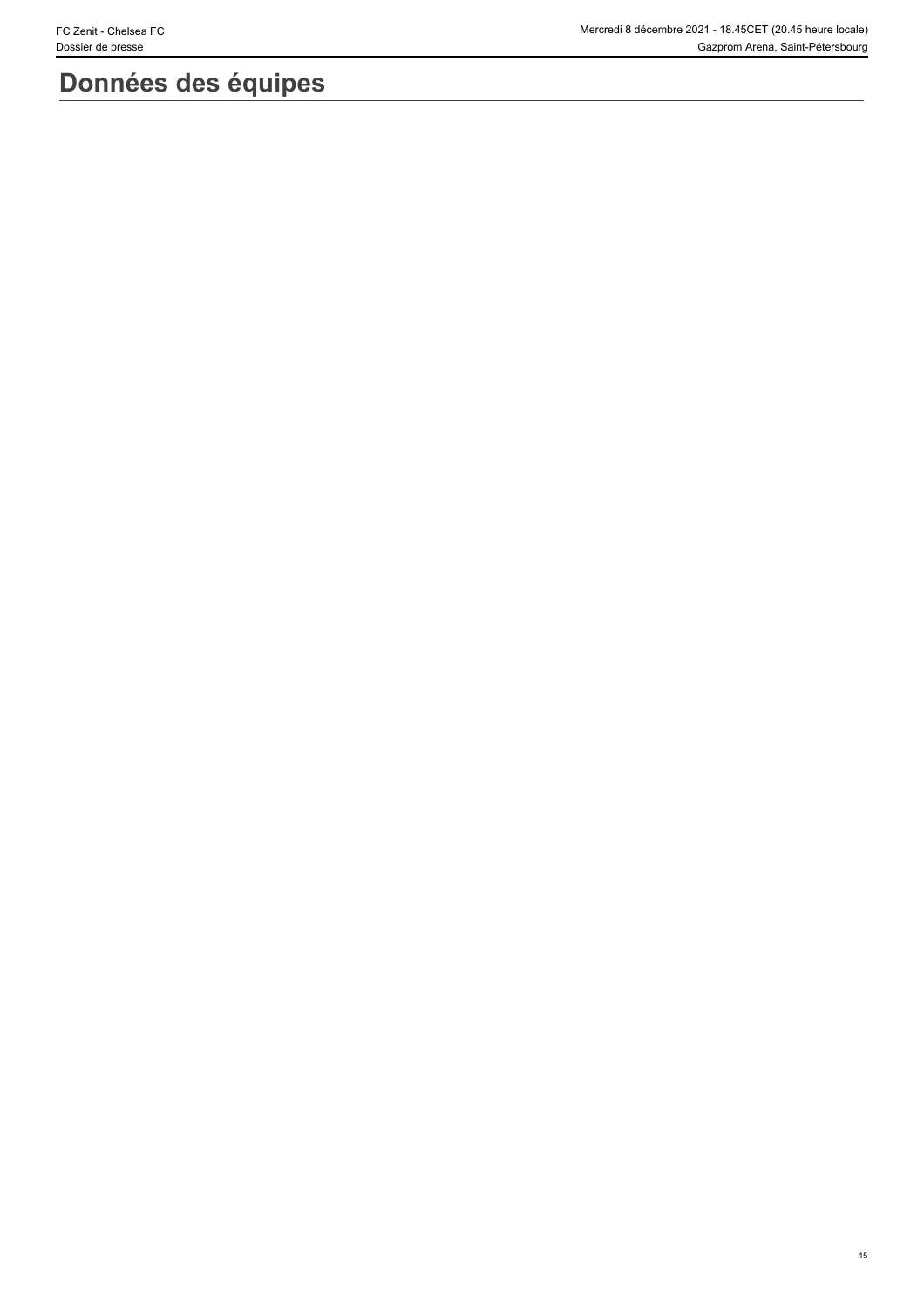# **Légende**

#### **HISTORIQUE**

Statistiques des clubs disputant une compétition de clubs de l'UEFA.

**Compétitions de clubs de l'UEFA :** Statistiques officielles et validées pour les communications officielles dans les compétitions de l'UEFA suivantes : Coupe des clubs champions européens, UEFA Champions League, UEFA Europa League, Coupe des vainqueurs de coupe européenne de l'UEFA, Super Coupe de l'UEFA, Coupe UEFA Intertoto et Coupe européenne/sud-américaine. La Coupe des Villes de foire et la Super Coupe 1972 ne sont pas considérées comme des compétitions de l'UEFA mais des statistiques sont comprises séparément, pour information. La Coupe du Monde de la FIFA n'est pas concernée non plus.

#### **Officiels de matches**

Arbitres désignés pour arbitrer le match.

**UCL :** Nombre total de matches arbitrés en Champions League depuis la saison 1992/93 (de la phase de groupes à la finale). Les matches pour lesquels un arbitre a officié en tant que quatrième arbitre ne sont pas pris en compte. Statistiques officielles validées pour la communication de statistiques officielles dans la compétition.

**UEFA :** Nombre total de matches arbitrés en compétitions de clubs de l'UEFA, y compris les matches des phases de qualification. Les matches pour lesquels un arbitre a officié en tant que quatrième arbitre ne sont pas pris en compte. Statistiques officielles validées pour la communication de statistiques officielles dans la compétition.

# **Compétitions**

**ECCC**: Coupe des clubs champions européens **UIC**: Coupe UEFA Intertoto

#### **Compétitions de clubs Compétitions équipes nationales**

**UCL**: UEFA Champions League **EURO**: Championnat d'Europe de l'UEFA **UEL**: UEFA Europa League **CONFCUP**: Coupe des Confédérations de la FIFA **UCUP**: Coupe UEFA **Amicaux**: Matches amicaux **UCWC**: Coupe des vainqueurs de coupe **Amicaux M21**: Matches amicaux Moins de 21 ans **SCUP**: Super Coupe de l'UEFA **M21**: Championnat d'Europe des moins de 21 ans de **ICF**: Coupe des villes de foire **U17**: Championnat d'Europe des moins des 17 ans **Mondial**: Coupe du Monde l'UEFA **U16**: Championnat d'Europe des moins de 16 ans de l'UEFA **U19**: Championnat d'Europe des moins des 19 ans **U18**: Championnat d'Europe des moins de 18 ans de l'UEFA **WWC**: Coupe du Monde féminine de la FIFA **WCHAMP**: Championnat d'Europe féminin de l'UEFA